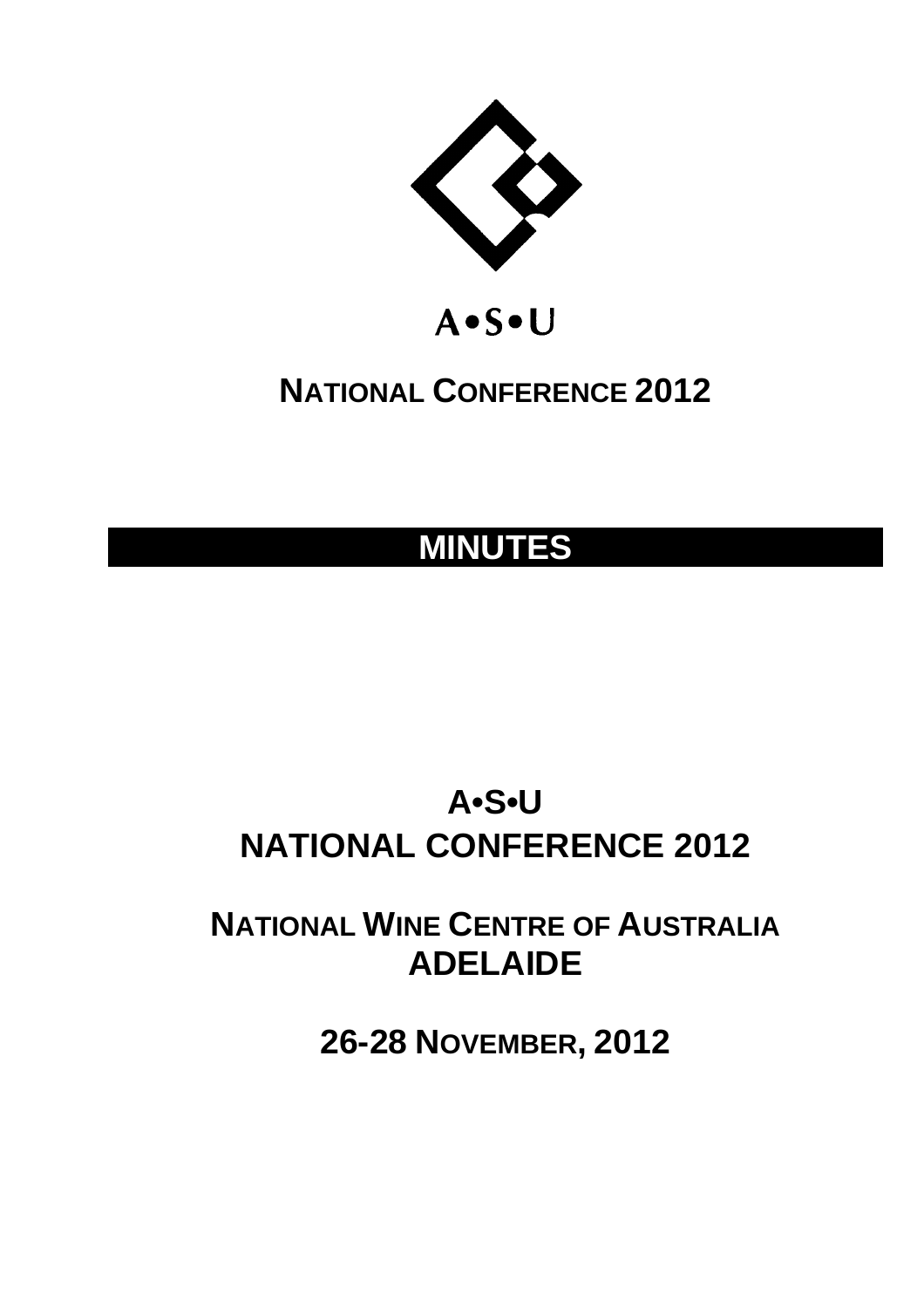#### **BUSINESS ORDER**

| <b>ITEM</b>      |                                                                                    | PAGE/S |
|------------------|------------------------------------------------------------------------------------|--------|
| No.              |                                                                                    |        |
|                  | <b>WELCOME</b>                                                                     |        |
|                  | <b>OPENING OF CONFERENCE</b>                                                       |        |
|                  |                                                                                    |        |
| 1.0              | <b>ATTENDANCE</b>                                                                  |        |
| 1.1              | <b>APOLOGIES</b>                                                                   |        |
| 1.2              | <b>PROXIES</b>                                                                     |        |
| 1.3              | <b>OBSERVERS</b>                                                                   |        |
| 1.4              | <b>ADOPTION OF AGENDA</b>                                                          |        |
| 2.0              | <b>PREVIOUS NATIONAL CONFERENCE MEETING . 9-11 NOVEMBER, 2010</b>                  |        |
| 2.1              | MINUTES OF NATIONAL CONFERENCE MEETING . 9-11 NOVEMBER, 2010                       |        |
| 2.2              | BUSINESS ARISING FROM MINUTES OF NATIONAL CONFERENCE MEETING . 9-11 NOVEMBER, 2010 |        |
|                  |                                                                                    |        |
| 3.0              | <b>2012 CONFERENCE BRANCH MOTIONS - NSW UNITED SERVICES</b>                        |        |
| 3.1              | <b>SUPERANNUATION GUARANTEE</b>                                                    |        |
| 3.2              | LOCAL GOVERNMENT - COAL SEAM GAS MINING                                            |        |
| 3.3              | AIRLINES - QANTAS SALES ACT                                                        |        |
| $\overline{3.4}$ | <b>OFF-SHORING</b>                                                                 |        |
| 3.5              | <b>RETIREMENT - ELIGIBLE TERMINATION PAYMENTS (ETP)</b>                            |        |
| 3.6              | <b>SUPERANNUATION - PARENTAL LEAVE</b>                                             |        |
|                  |                                                                                    |        |
| 4.0              | <b>LIFE MEMBERSHIP</b>                                                             |        |
|                  |                                                                                    |        |
|                  | <b>BRANCH REPORTS:</b>                                                             |        |
|                  | <b>VICTORIAN &amp; TASMANIAN AUTHORITIES AND SERVICES BRANCH</b>                   |        |
|                  | NEW SOUTH WALES & ACT (SERVICES) BRANCH                                            |        |
|                  | <b>VICTORIAN PRIVATE SECTOR BRANCH</b>                                             |        |
|                  | <b>TAXATION OFFICERS' BRANCH</b>                                                   |        |
|                  | QUEENSLAND (SERVICES & NORTHERN ADMINISTRATIVE) BRANCH                             |        |
|                  | CENTRAL & SOUTHERN QUEENSLAND CLERICAL AND ADMINISTRATIVE BRANCH                   |        |
|                  | <b>NSW UNITED SERVICES BRANCH</b>                                                  |        |
|                  | SOUTH AUSTRALIAN AND NORTHERN TERRITORY BRANCH                                     |        |
|                  | <b>WESTERN AUSTRALIAN BRANCH</b>                                                   |        |
|                  |                                                                                    |        |
|                  | <b>PRESENTATIONS:</b>                                                              |        |
|                  | <b>EQUAL PAY CAMPAIGN</b>                                                          |        |
|                  | <b>OFF-SHORING</b><br><b>CRAIG BURGESS</b>                                         |        |
|                  |                                                                                    |        |
|                  | <b>GUEST SPEAKERS:</b>                                                             |        |
|                  | PRIME MINISTER, THE HON. JULIA GILLARD - MESSAGE BY VIDEO                          |        |
|                  | DR ANNE SUMMERS, AO                                                                |        |
|                  | BENJIE VELASCO, PHILIPPINE AIRLINES EMPLOYEES ASSOCIATION (PALAEA)                 |        |
|                  | THE HON JAY WEATHERILL, MP, PREMIER OF SOUTH AUSTRALIA - WELCOME RECEPTION         |        |
|                  | DAVE OLIVER - CONFERENCE DINNER                                                    |        |
|                  |                                                                                    |        |
|                  | <b>PLENARY SESSIONS &amp; SPEAKERS:</b>                                            |        |
|                  | <b>SESSION 1: SUPERANNUATION</b>                                                   |        |
|                  | PAUL SCHRODER, AUSTRALIANSUPER                                                     |        |
|                  | TIM LYONS, ACTU                                                                    |        |
|                  | DEBBY BLAKEY, HESTA                                                                |        |
|                  | <b>SESSION 2: INDUSTRIAL RELATIONS</b>                                             |        |
|                  | DEPUTY PRESIDENT PETER SAMS AM, FWA                                                |        |
|                  | <b>JOSH BORNSTEIN, MAURICE BLACKBURN LAWYERS</b>                                   |        |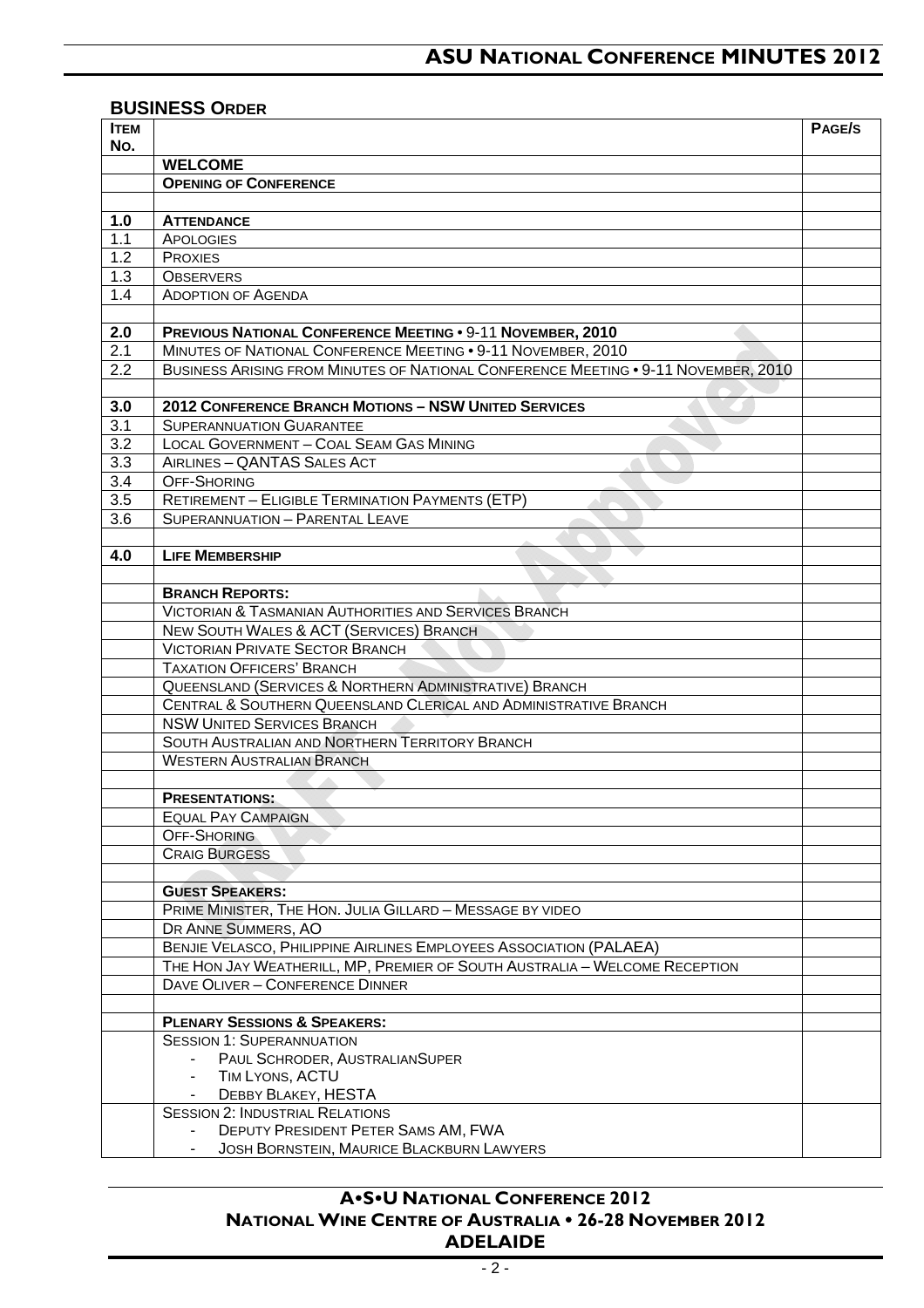## **BUSINESS Cont.**

| Ітем |                                                                                  | <b>PAGE/S</b> |
|------|----------------------------------------------------------------------------------|---------------|
| No.  |                                                                                  |               |
|      |                                                                                  |               |
|      | <b>PANEL SESSIONS &amp; SPEAKERS:</b>                                            |               |
|      | "UNFAIR DISMISSALS & FWA DISPUTE RESOLUTION PROCEDURE"                           |               |
|      | DR JOANNA HOWE, UNIVERSITY OF ADELAIDE<br>$\overline{\phantom{a}}$               |               |
|      | <b>COMMISSIONER PETER HAMPTON, FWA</b>                                           |               |
|      | "INSECURE WORK & PRESSURES OF MODERN WORK"                                       |               |
|      | DR IAIN CAMPBELL, RMIT UNIVERSITY<br>۰                                           |               |
|      | PROF. BARBARA POCKOCK, UNIVERSITY OF SOUTH AUSTRALIA<br>$\overline{\phantom{m}}$ |               |
|      | DAVE GARLAND, TRAINING & PROJECT COORDINATOR, NATIONAL UNION OF WORKERS          |               |
|      | "BARGAINING IN A HOSTILE ENVIRONMENT"                                            |               |
|      | JULIE BIGNELL, ASU CENTRAL & SOUTHERN QUEENSLAND CLERICAL & ADMINISTRATIVE       |               |
|      | <b>BRANCH</b>                                                                    |               |
|      | WIL STRACKE, ASU VICTORIAN & TASMANIAN AUTHORITIES AND SERVICES BRANCH           |               |
|      |                                                                                  |               |
|      | <b>CLOSE OF BUSINESS</b>                                                         |               |

#### **MINUTE TAKER: WARREN FRIDELL**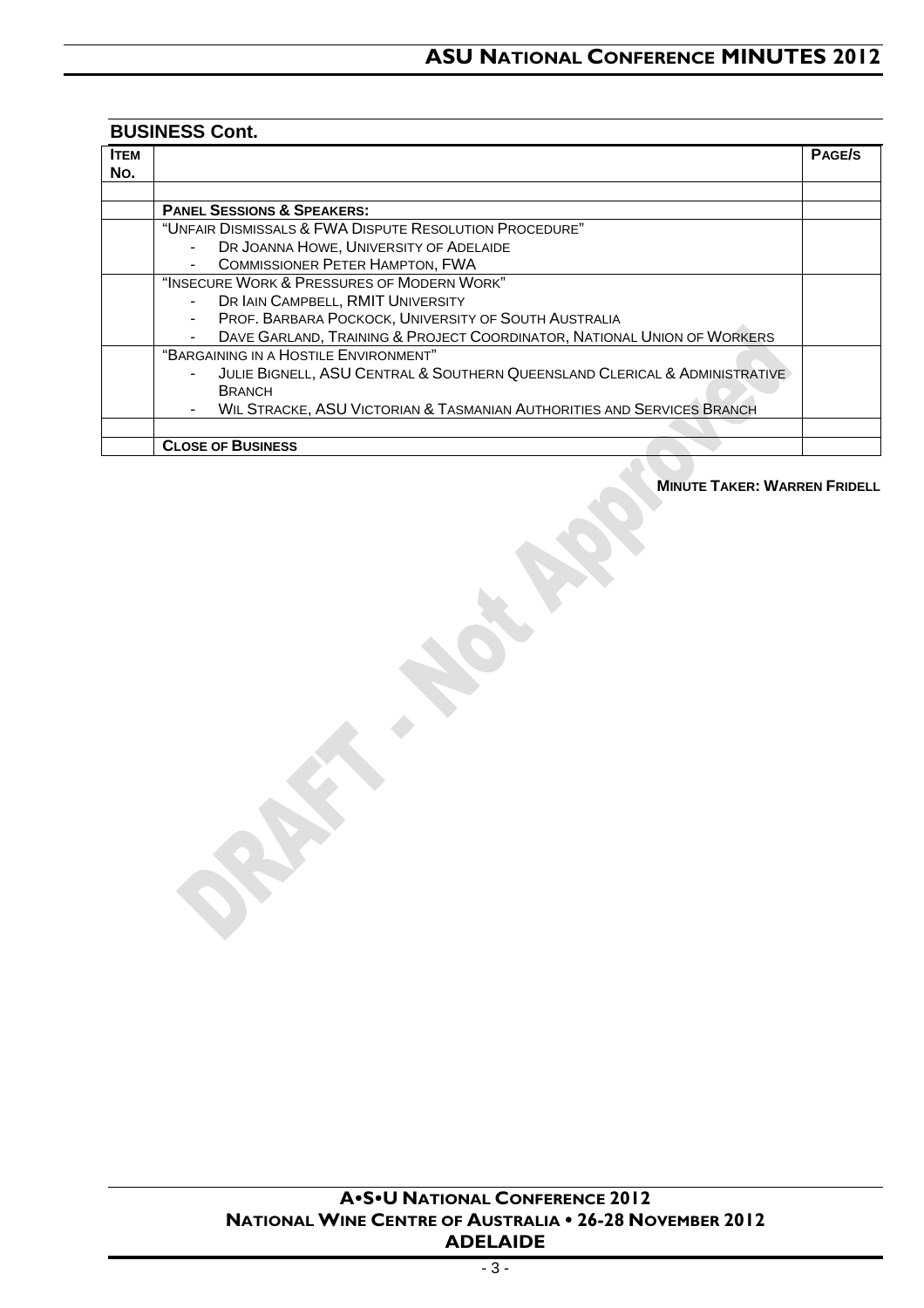## **ASU NATIONAL CONFERENCE DELEGATES 2012**

#### **ASU NATIONAL OFFICE (3)**

David Smith, National Secretary Linda White, Assistant National Secretary Greg McLean, Assistant National **Secretary** 

#### **CENTRAL & SOUTHERN QUEENSLAND CLERICAL AND ADMINISTRATIVE BRANCH (VOTES 15)**

Julie Bignell Ruth McFarlane Christine Collyer Zoe Kennedy Mandy Elizabeth Fisher Barry Stark Mark Starkey Mark Taylor Kevin Wayne Place Jan Sheppard Joanne Justo Valda Graham

#### **NEW SOUTH WALES & ACT (SERVICES) BRANCH (VOTES 16)**

Sally McManus Natalie Lang Lyn Bevington Narelle Clay Mark Coleman Diane Horafios Geoff Fuller Peter Hull John Maher Maree McDermott Jorge Segovia Robert McLean Antony Steel Maralyn Schofield

#### **NSW UNITED SERVICES BRANCH (VOTES 36)**

Graeme Kelly Steve Birney Myra Bowman Phillip Bowering Kellie Gale Stephen Donley Leslie Coyle Mark Gill Shane Clapham Julie Griffiths Ross Crawford Stephen Hughes Natalie Falvey John Mackay Scott McNamara Christina Savage Ian Fayle

Mark Hartley Frank Holobowski Tyrone Lynch Noel Martin Glen Charles McAtear Trent McQuillan Paul Reid Noel Anthony (Tony) Dean Russell Woods Sandra Morthen Stephen Mulholland Robert Potter Sharon Louise Sewell Gary Vann Paul Leslie Sansom Scott Douglas Peterson Narelle Rich Craig Chandler Paul Leslie Wesley

#### **QUEENSLAND (SERVICES AND NORTHERN ADMINISTRATIVE) BRANCH (VOTES 20)**

Kath Nelson, National Vice-President Jennifer Thomas Bill Batten Debbie McDonald Tehanne Denham-Jarvis Penelope Carr Paul Brogan Margaret Evans Terese Kingston Robert Ball Lynette Henson Annette Watt John Finn Sharyn McCarthy Veronica Meachen Herbert Snide Christopher Mellersh Marianne Ryan Nicole Burrell Robin (Bob) Paten

#### **SOUTH AUSTRALIAN AND NORTHERN TERRITORY BRANCH (VOTES 10)**

Katrine Hildyard Joseph Scales Pam Andritsakis Phil Lawson Rosi Reschke Kristen Gilbertson Alyce Brewis Robert Habel Kara Marks Leith Semmens

#### **TAXATION OFFICERS' BRANCH (VOTES 5)**

Jeff Lapidos Peter Chaplin Gaetano Greco Neil Colebrook Geoffrey Southern

#### **VICTORIAN AND TASMANIAN AUTHORITIES AND SERVICES BRANCH (VOTES 27)**

Brian Parkinson Russell Atwood, National President Lisa Darmanin Igor Grattan Richard Duffy Darren Creswell Gregory Day Desmond Horton James Mackay Ann Beck Piergiorgio Moro Maree Renden Linda Seaborn Josephine Ackerman John O'Neill Robyn Glascott Wendy Phillips Troy Parkinson Dale Borthwick Aiden Hume Georgina Freeman Marilyn Turnbull Carol Buckingham Linda Shanks

#### **VICTORIAN PRIVATE SECTOR BRANCH (VOTES 9)**

Ingrid Stitt David Leydon Amanda Dando Alan Hall Vicki Rogers Lindsay Hesketh Carita Kazakoff Stephen McInerney Enza Peers

#### **WESTERN AUSTRALIAN BRANCH (VOTES 9)**

Paul O'Neill Wayne Wood Pat Branson Patricia Richardson Angela Hartwig Nigel Rainford Andy White Michael Dentrinos Garry Allan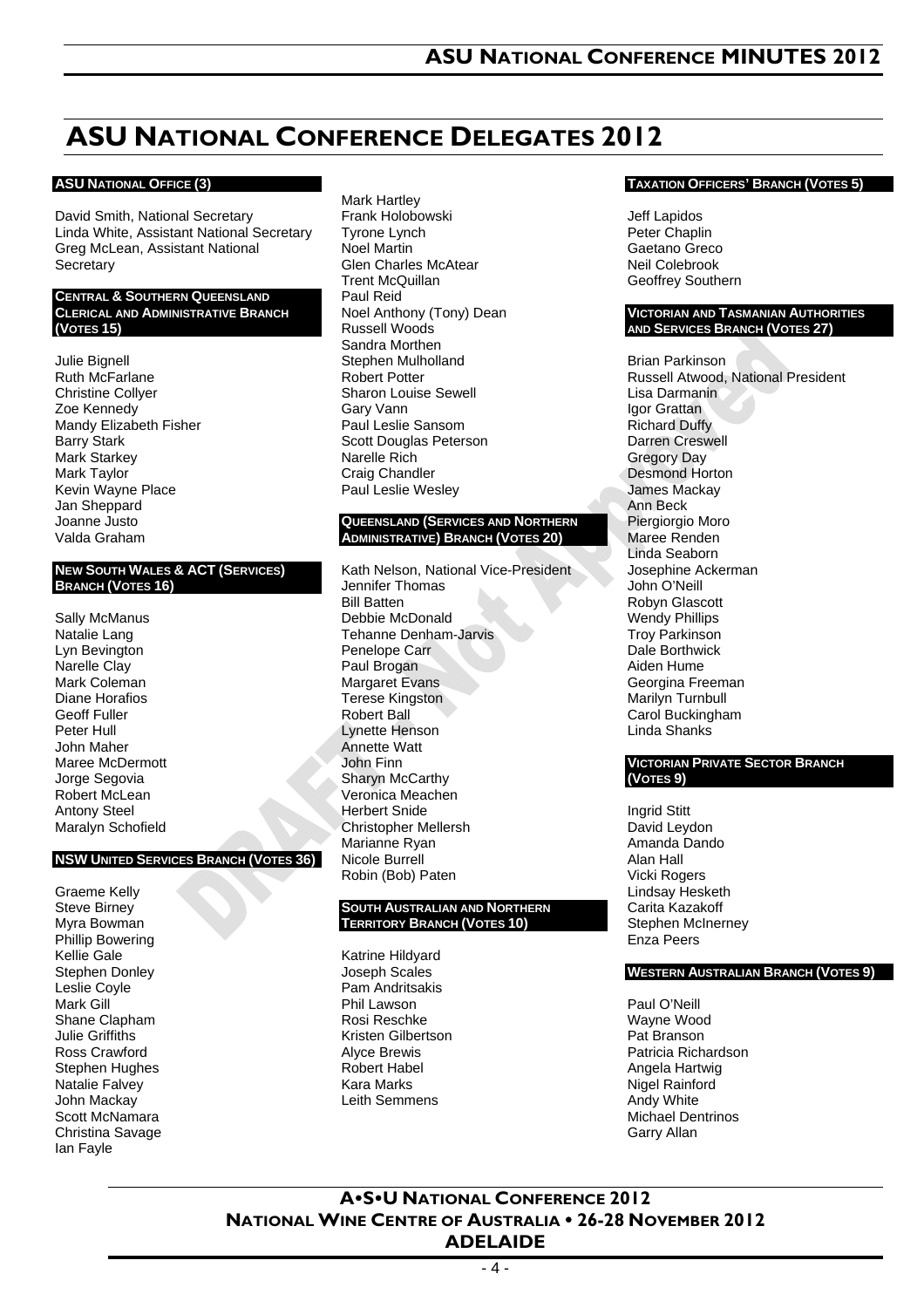## **MONDAY 26TH NOVEMBER, 2012**

Conference commenced at 3.07pm with Russell Atwood, National President, in the Chair together with David Smith, National Secretary, Linda White, Assistant National Secretary and Greg McLean, Assistant National Secretary, as today's Conference panel.

## **CREDENTIALED DELEGATES**

Delegates registered for today's session of Conference.

#### **NATIONAL OFFICERS' – FULL TIME**

David Smith, National Secretary Linda White, Assistant National

**Secretary** 

#### **CENTRAL & SOUTHERN QUEENSLAND CLERICAL AND ADMINISTRATIVE BRANCH**

Julie Bignell Ruth McFarlane Christine Collyer Zoe Kennedy Barry Stark Mark Starkey

#### **NEW SOUTH WALES & ACT (SERVICES) BRANCH**

Sally McManus Natalie Lang Narelle Clay Mark Coleman

Peter Hull John Maher Maree McDermott Jorge Segovia

#### **NEW SOUTH WALES UNITED SERVICES BRANCH**

Graeme Kelly Steve Birney Myra Bowman Phillip Bowering Kellie Gale Stephen Donley Mark Gill Ross Crawford John Mackay

Bill Batten

Penelope Carr

Scott McNamara Christina Savage Ian Fayle Mark Hartley Tyrone Lynch Glen Charles McAtear Paul Reid Noel Anthony (Tony) Dean Russell Woods

Greg McLean, Assistant National

**Secretary** 

Mark Taylor

Robert McLean Antony Steel Maralyn Schofield

Sandra Morthen Robert Potter Sharon Louise Sewell Paul Leslie Sansom Scott Douglas Peterson Narelle Rich Craig Chandler Paul Leslie Wesley

Christopher Mellersh Marianne Ryan Nicole Burrell Robin (Bob) Paten

Kath Nelson – National Vice-President Debbie McDonald Tehanne Denham-Jarvis Terese Kingston

**QUEENSLAND (SERVICES & NORTHERN ADMINISTRATIVE) BRANCH**

Lynette Henson Annette Watt Sharyn McCarthy Veronica Meachen Herbert Snide

#### **SOUTH AUSTRALIAN AND NORTHERN TERRITORY BRANCH**

Katrine Hildyard Joseph Scales Pam Andritsakis Phil Lawson Rosi Reschke Kristen Gilbertson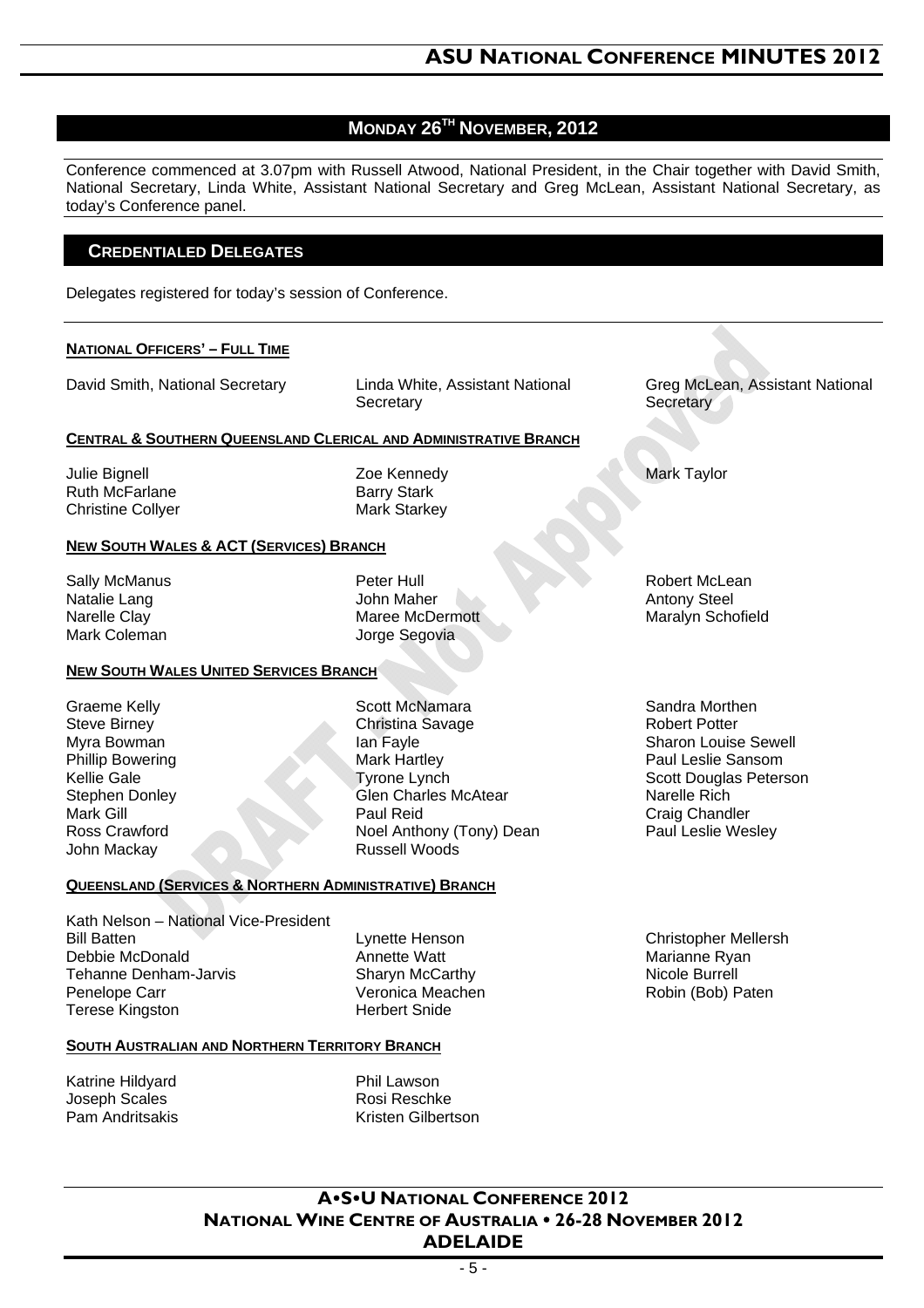#### **TAXATION OFFICERS' BRANCH**

Peter Chaplin **Caetano Greco** Chaplin Gaetano Greco Chaplin Neil Colebrook **VICTORIAN & TASMANIAN AUTHORITIES AND SERVICES BRANCH** Russell Atwood – National President Brian Parkinson Lisa Darmanin Igor Grattan Richard Duffy Darren Creswell Gregory Day Desmond Horton James Mackay Ann Beck Piergiorgio Moro Maree Renden Linda Seaborn Josephine Ackerman John O'Neill Robyn Glascott Wendy Phillips Troy Parkinson Dale Borthwick Carol Buckingham **VICTORIAN PRIVATE SECTOR BRANCH** Ingrid Stitt David Leydon Amanda Dando Alan Hall Vicki Rogers Carita Kazakoff Stephen McInerney **WESTERN AUSTRALIAN BRANCH** Paul O'Neill Wayne Wood Pat Branson Patricia Richardson Angela Hartwig Nigel Rainford Andy White Michael Dentrinos Garry Allan **QUORUM WAS ESTABLISHED**

## **OPENING OF ASU NATIONAL CONFERENCE 2012**

#### **WELCOME TO KAURNA COUNTRY**

National President, Russell Atwood introduced Kaurna Elder, Aunty Josie Aguis.

Kaurna Elder, Aunty Josie Aguis gave the Welcome to Kaurna Country acknowledging the Kaurna people and their land.

Russell Atwood, National President thanked Aunty Josie and welcomed all Delegates to the 2012 ASU Conference.

#### **OPENING ADDRESS BY DAVID SMITH, NATIONAL SECRETARY**

David Smith, National Secretary delivered the opening address of the Conference, reflecting on achievements of the Union since the last Conference in 2010 and raised the future challenges we will face.

After acknowledging the traditional owners of the land upon which the Conference is meeting, and also acknowledging the previous National Secretary and National President who retired after the last Conference in 2010, David Smith said he was proud to report that the Union is continuing to meet its key objectives:

- Membership has grown;
- We continue to lead in our industries and act as a champion for them; and
- Celebrating significant victories including in the historic Equal Pay Case for social and community services members.

In relation to the Equal Pay Case and its supporting campaign "Pay Up", David Smith said, "Through the Pay Up campaign the ASU has come of age with a successfully coordinated national campaign."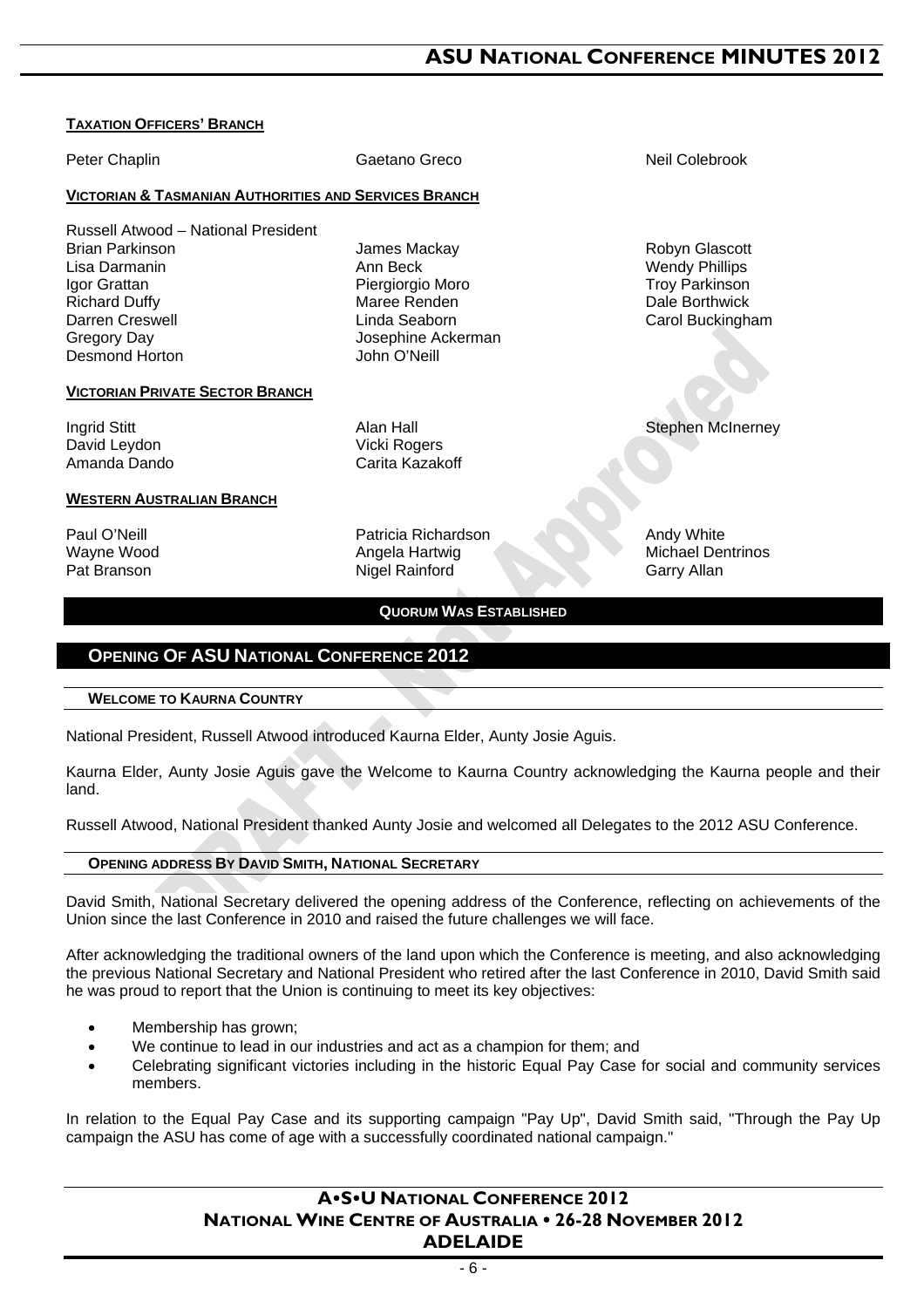David also recognised the tireless work of Assistant National Secretary Linda White in coordinating the campaign.

Future challenges that the ASU will face include the normal attacks from bad employers but also fundamental changes in the kind of work that is performed and where it is performed. Technology is changing the nature of the traditional workplace once again. How will we organise workers when we don't have a traditional workplace? Sessions during the National Conference meeting will consider all these issues.

David Smith also took the opportunity to confirm that the ASU has zero tolerance for maladministration within the Union organisation and misuse of members' funds. Our members can have confidence in the way the ASU manages their dues.

In closing, David extended thanks to our generous Conference sponsors and to our delegates for taking the time to attend. Without their efforts, we could not be the great union that we are!

#### **PRESENTATION**

Craig Burgess provided a "Tablet and WiFi" instructions presentation to all conference delegates.

Conference business resumed at 3.28pm

### **AGENDA ITEMS**

#### **1.0 APOLOGIES, PROXIES, OBSERVERS**

#### **1.1 APOLOGIES**

#### **Recommendation:**

"That the following apologies for the whole of National Conference  $26<sup>th</sup>$  November to  $28<sup>th</sup>$  November, 2012 be accepted."

| Mandy Elizabeth Fisher | Central & Southern Queensland Clerical and Administrative Branch |
|------------------------|------------------------------------------------------------------|
| Kevin Wayne Place      | Central & Southern Queensland Clerical and Administrative Branch |
| Jan Sheppard           | Central & Southern Queensland Clerical and Administrative Branch |
| Joanne Justo           | Central & Southern Queensland Clerical and Administrative Branch |
| Valda Graham           | Central & Southern Queensland Clerical and Administrative Branch |
| Lyn Bevington          | New South Wales & ACT (Services) Branch                          |
| Geoff Fuller           | New South Wales & ACT (Services) Branch                          |
| Leslie Coyle           | New South Wales United Services Branch                           |
| Shane Clapham          | New South Wales United Services Branch                           |
| Julie Griffiths        | New South Wales United Services Branch                           |
| Stephen Hughes         | New South Wales United Services Branch                           |
| Frank Holobowski       | New South Wales United Services Branch                           |
| Noel Martin            | New South Wales United Services Branch                           |
| Trent McQuillan        | New South Wales United Services Branch                           |
| Stephen Mulholland     | New South Wales United Services Branch                           |
| Gary Vann              | New South Wales United Services Branch                           |
| Paul Brogan            | Queensland (Services & Northern Administrative) Branch           |
| Margaret Evans         | Queensland (Services & Northern Administrative) Branch           |
| <b>Robert Ball</b>     | Queensland (Services & Northern Administrative) Branch           |
| Abbie Spencer          | South Australian and Northern Territory Branch                   |
| Alyce Brewis           | South Australian and Northern Territory Branch                   |
| Geoffrey Southern      | <b>Taxation Officers' Branch</b>                                 |
| Georgina Freeman       | Victorian & Tasmanian Authorities and Services Branch            |
| Marilyn Turnbull       | Victorian & Tasmanian Authorities and Services Branch            |
| Linda Shanks           | Victorian & Tasmanian Authorities and Services Branch            |
| Aiden Hume             | Victorian & Tasmanian Authorities and Services Branch            |
| Lindsay Hesketh        | Victorian Private Sector Branch                                  |
| Enza Peers             | Victorian Private Sector Branch                                  |
|                        |                                                                  |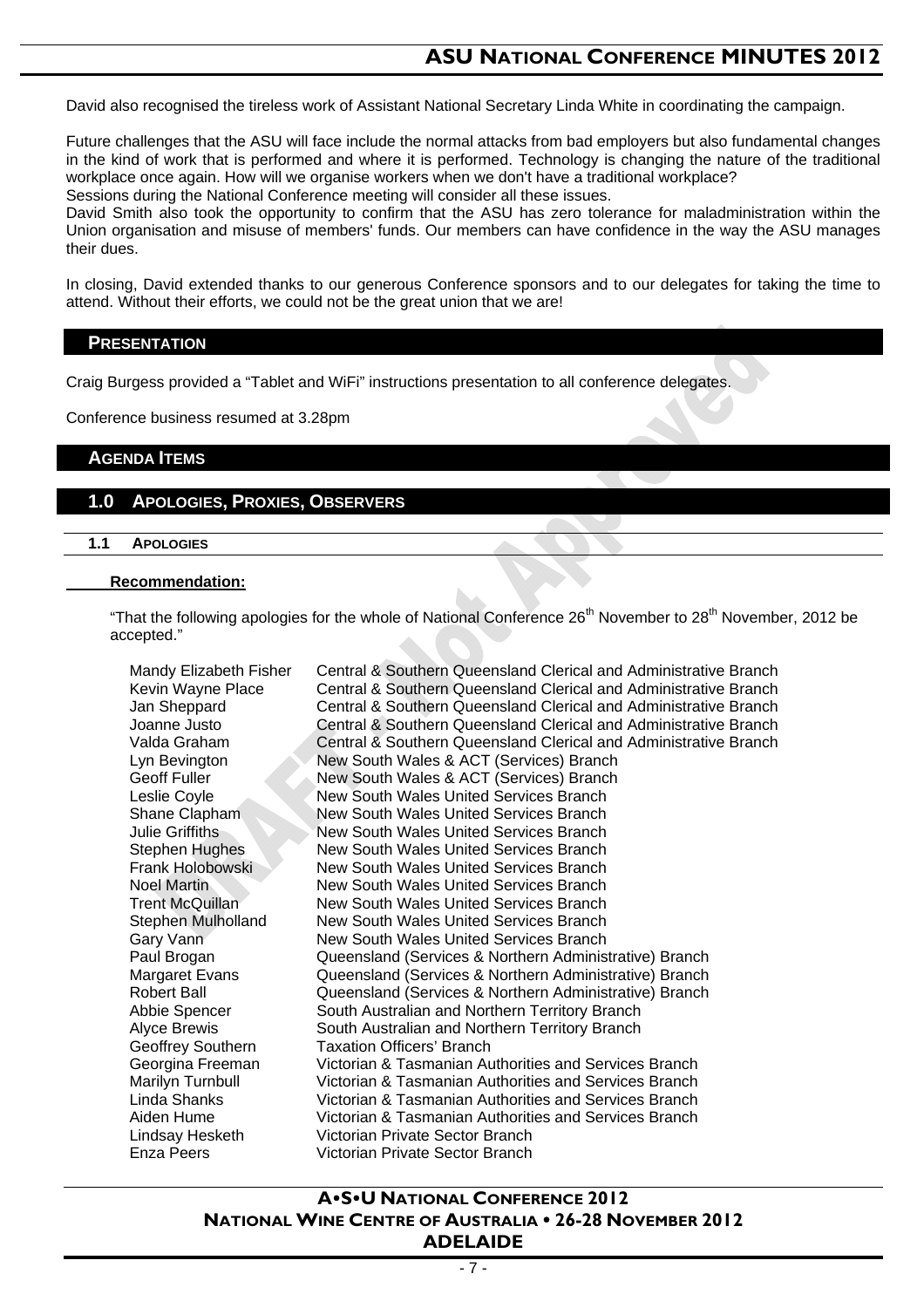#### **Recommendation:**

"That the following apologies for today's session of Conference be accepted."

| Robert Habel  | South Australian and Northern Territory Branch |
|---------------|------------------------------------------------|
| Leith Semmens | South Australian and Northern Territory Branch |

**Moved: Steve Bernie Seconded: Wayne Wood Motion was put and declared carried.** 

#### **1.2 PROXIES**

#### **Recommendation:**

"That the following proxies for the National Conference 26<sup>th</sup> November to 28<sup>th</sup> November, 2012 be accepted."

| Mandy Elizabeth Fisher  | To | <b>Mark Starkey</b>                  |
|-------------------------|----|--------------------------------------|
| Kevin Wayne Place       | To | Julie Bignell                        |
| Jan Sheppard            | To | <b>Ruth McFarlane</b>                |
| Joanne Justo            | To | <b>Christine Collyer</b>             |
| Valda Graham            | To | Zoe Kennedy                          |
| Lyn Bevington           | To | Sally McManus                        |
| Leslie Coyle            | To | John Mackay                          |
| Shane Clapham           | To | Sharon Sewell                        |
| <b>Julie Griffiths</b>  | To | <b>Stephen Birney</b>                |
| Stephen Hughes          | To | <b>Graeme Kelly</b>                  |
| Frank Holobowski        | To | Sharon Sewell                        |
| <b>Noel Martin</b>      | To | <b>Graeme Kelly</b>                  |
| <b>Trent McQuillan</b>  | To | <b>Graeme Kelly</b>                  |
| Stephen Mulholland      | To | John Mackay                          |
| Gary Vann               | To | <b>Stephen Birney</b>                |
| Paul Brogan             | To | Kath Nelson, National Vice-President |
| <b>Margaret Evans</b>   | To | Kath Nelson, National Vice-President |
| Robert Ball             | To | Kath Nelson, National Vice-President |
| Robert Habel            | To | Joseph Scales                        |
| Leith Semmens           | To | Joseph Scales                        |
| Abbie Spencer           | To | Joseph Scales                        |
| <b>Alyce Brewis</b>     | To | Joseph Scales                        |
| Geoffrey Southern       | To | Jeff Lapidos                         |
| Georgina Freeman        | To | <b>Troy Parkinson</b>                |
| Aiden Hume              | To | <b>Troy Parkinson</b>                |
| <b>Marilyn Turnbull</b> | To | <b>Brian Parkinson</b>               |
| Lindsay Hesketh         | To | David Leydon                         |
| Enza Peers              | To | Ingrid Stitt                         |
|                         |    |                                      |
| Kath Nelson<br>Moved:   |    |                                      |

**Seconded: Wendy Philips Motion was put and declared carried.** 

#### **1.3 OBSERVERS**

#### **Recommendation:**

"That the following observers for the National Conference 26<sup>th</sup> November to 28<sup>th</sup> November, 2012 be admitted."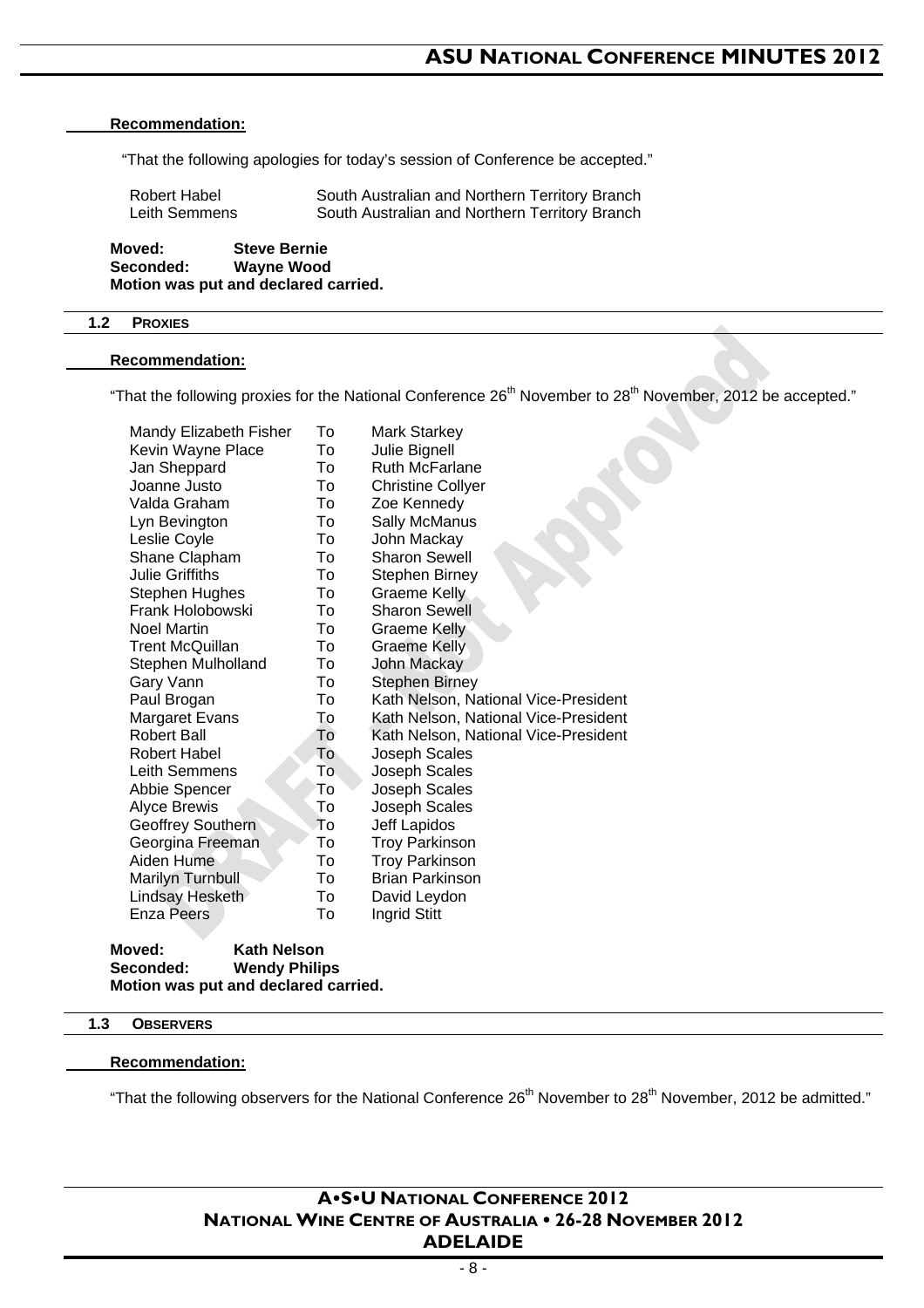Mary-Anne O'Neill Central & Southern Queensland Clerical and Administrative Branch Wil Stracke Victorian & Tasmanian Authorities and Services Branch Dulcie Donaldson Western Australian Branch Jill Hugo Western Australian Branch Katherine Sutton Western Australian Branch

**Moved: Graeme Kelly Seconded: Jeff Lapidos Motion was put and declared carried.** 

#### **1.4 ADOPTION OF AGENDA**

#### **Recommendation:**

"That the Agenda and Program, as circulated, be adopted as the Agenda for this meeting."

**Moved: Veronica Meachen Seconded: Mark Coleman Motion was put and declared carried.** 

#### **2.0 PREVIOUS NATIONAL CONFERENCE MEETING**

#### **2.1 MINUTES OF NATIONAL CONFERENCE 2010 - 9-11 NOVEMBER, 2010**

#### **Recommendation:**

"That the minute of the National Conference meeting held on the 9-11<sup>th</sup> November 2010, be confirmed."

**Moved: John Flynn Seconded: Dale Borthwick Motion was put and declared carried.** 

#### **2.2 BUSINESS ARISING FROM PREVIOUS CONFERENCE, 9-11 NOVEMBER, 2010**

There was no business arising from the previous conference.

#### **PRESENTATION**

#### **EQUAL PAY CAMPAIGN & OFF-SHORING BY LINDA WHITE, ASSISTANT NATIONAL SECRETARY**

Russell Atwood, National President invited all delegates from the SACS industry to stand. All Equal Pay Campaign delegates who were the face of the campaign were recognised and acknowledged.

The Equal Pay Campaign video presentation was screened to the Conference.

Off-Shoring was presented by Linda White, Assistant National Secretary.

## **3.0 2012 BRANCH CONFERENCE MOTIONS – NSW UNITED SERVICES BRANCH**

The following motions were passed at the New South Wales United Services Branch Conference 2012.

#### **3.1 MOTION 1: SUPERANNUATION GUARANTEE**

#### **Recommendation:**

"That the 2012 ASU National Conference endorses the following resolution: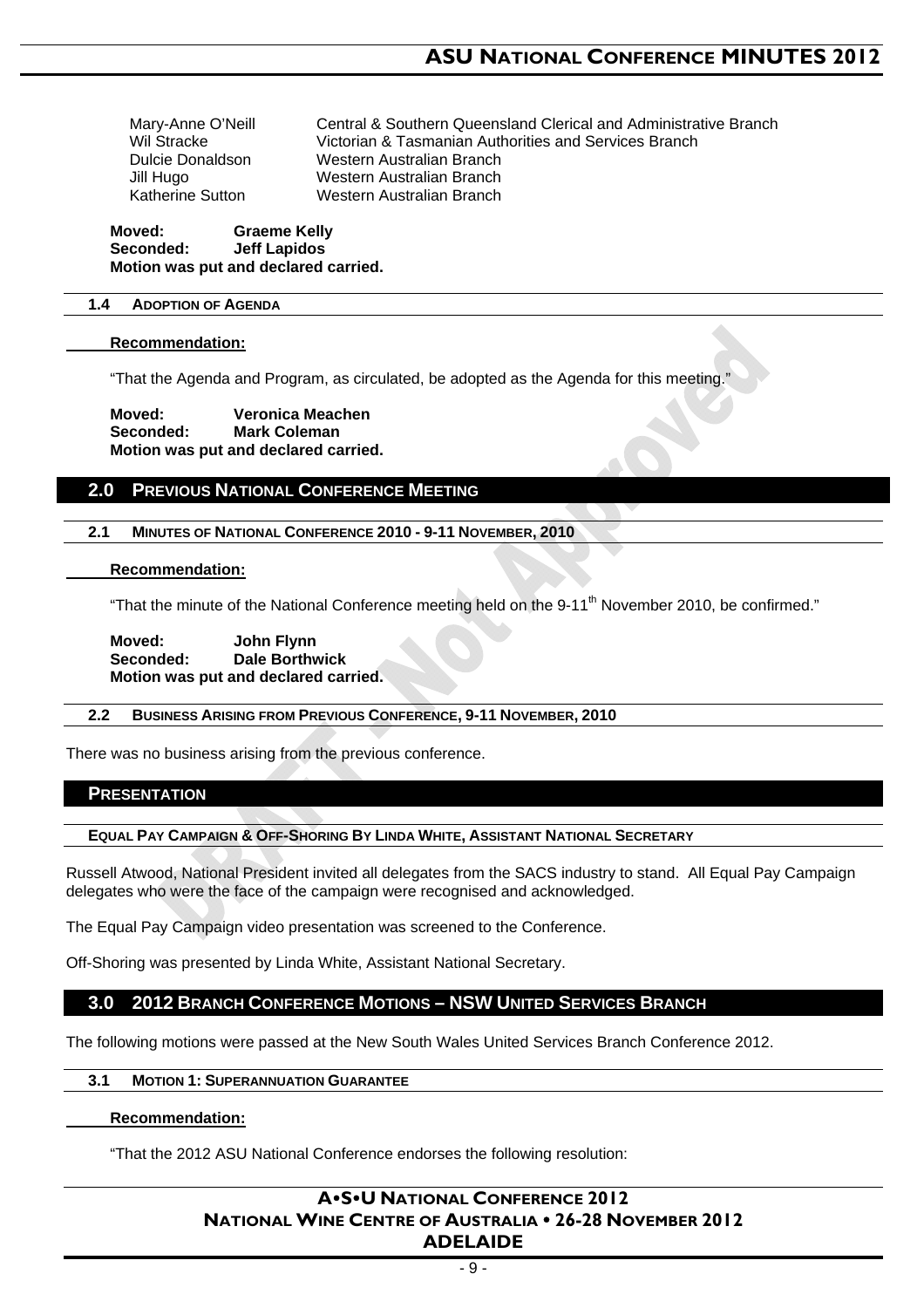The United Services Branch calls on the ASU to vigorously pursue increased superannuation employer contributions to 15% across all of our industry sectors."

| Moved:    | <b>Steve Birney</b>  |
|-----------|----------------------|
| Seconded: | <b>Sharon Sewell</b> |

#### **Amendment:**

That the superannuation employer contributions be increased to 15.4%.

 **Moved: Steve Birney Seconded: Sharon Sewell The amendment was acceptable to the mover and seconder and became part of the motion.** 

#### **AMENDED Recommendation:**

"That the 2012 ASU National Conference endorses the following resolution:

 The United Services Branch calls on the ASU to vigorously pursue increased superannuation employer contributions to 15.4% across all of our industry sectors."

 **Moved: Steve Birney Seconded: Sharon Sewell Motion was put and declared carried.** 

#### **3.2 MOTION 2: LOCAL GOVERNMENT – COAL SEAM GAS MINING**

Mark Gill spoke to the environmental damage that CSG mining will have. The effects of CSG will go to salination, soil and water degradation and a terrible legacy on future generations. Needs to be investigated and Union must have a position.

#### **Recommendation:**

"That the 2012 ASU National Conference endorses the following resolution:

The United Services Branch calls on ASU to support any local government authority who opposes Coal Seam Gas Mining".

 **Moved: Mark Gill Seconded: Myra Bowman** 

#### **AMENDED Recommendation:**

"That the 2012 ASU National Conference endorses the following resolution:

The United Services Branch calls on ASU National Conference to develop a national position on coal seam gas mining.

The United Services Branch calls on ASU National Conference to support local government and community campaigns against coal seam gas mining."

 **Moved: Mark Gill Seconded: Myra Bowman The amendment was acceptable to the mover and seconder and became part of the motion. Motion was put and declared carried.**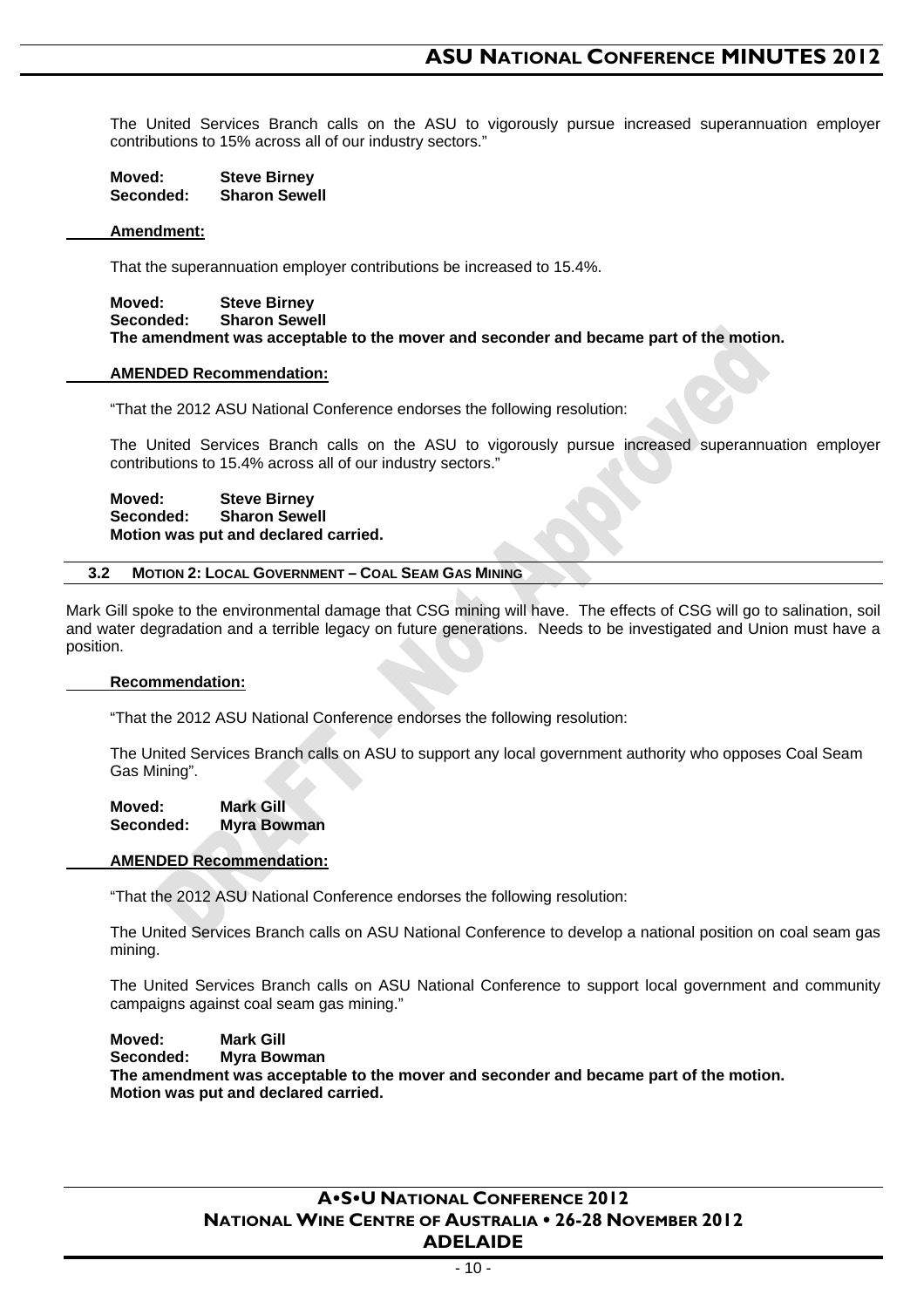#### **3.3 MOTION 3: AIRLINES – QANTAS SALES ACT**

Christina Savage spoke to 'blindness' of the current CEO QANTAS history and the QANTAS Sales Act which led to grounding of the fleet. We need to protect our member's interests in QANTAS.

#### **Recommendation:**

"That the 2012 ASU National Conference endorses the following resolution:

 The United Services Branch calls on the ASU to write to the Federal Minister for Transport, Anthony Albanese to secure a commitment to strengthen and maintain the QANTAS Sales Act. The ASU requests a formal response to this matter."

#### **Moved: Christina Savage Seconded: John Mackay Motion was put and declared carried.**

#### **3.4 MOTION 4: OFF-SHORING**

#### **Recommendation:**

"That the 2012 ASU National Conference endorses the following resolution:

 The United Services Branch calls on the ASU to write to the Federal Government to develop policies and agreements to prevent Australian jobs going off-shore."

 **Moved: Robert Potter Seconded: Paul Sansom Motion was put and declared carried.** 

#### **3.5 MOTION 5: RETIREMENT – ELIGIBLE TERMINATION PAYMENTS (ETP)**

Scott McNamara spoke to the previous activism in this area and that the Government proposed cap of 180K will hit the new tax threshold. This will adversely affect employees who have worked in energy and council areas for 40-50 years even though the legislation was introduced to stop golden handshakes for corporate executives.

#### **Recommendation:**

"That the 2012 ASU National Conference endorses the following resolution:

 The United Services Branch calls on the ASU to support a legal challenge to increase the current cap of \$180K on Eligible Termination Payments (ETP). The aim of the legal challenge is to ensure members are not disadvantaged at the time of their retirement.

 **Moved: Scott McNamara Seconded: Scott Peterson** 

#### **Amendment:**

That the word "increase" be deleted and in its place insert the word "amend".

 **Moved: Scott McNamara Seconded: Scott Peterson The amendment was acceptable to the mover and seconder and became part of the motion.**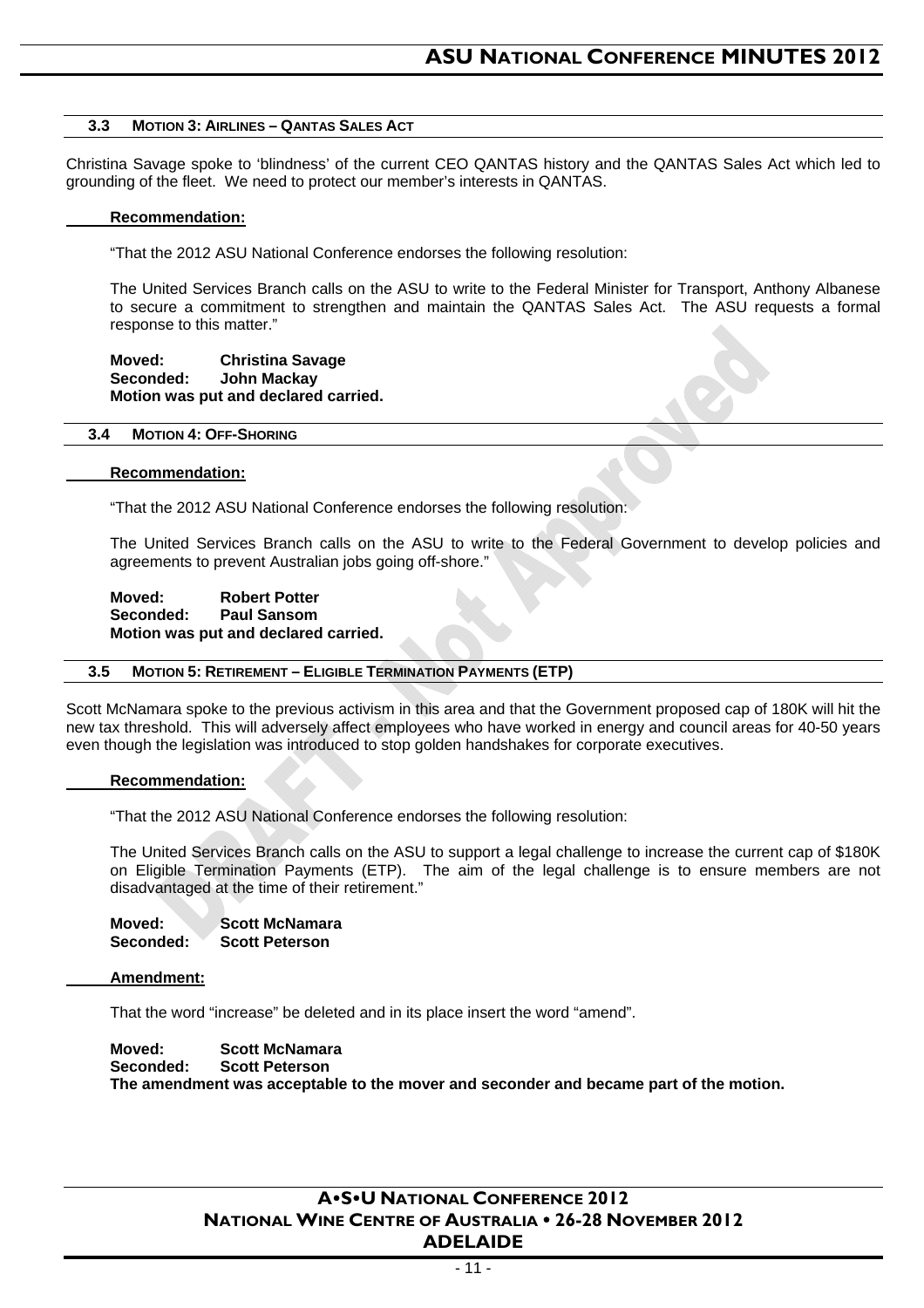#### **AMENDED Recommendation:**

"That the 2012 ASU National Conference endorses the following resolution:

 The United Services Branch calls on the ASU to support a legal challenge to amend the current cap of \$180K on Eligible Termination Payments (ETP). The aim of the legal challenge is to ensure members are not disadvantaged at the time of their retirement."

 **Moved: Scott McNamara Seconded: Scott Peterson Motion was put and declared carried.** 

#### **3.6 MOTION 6: SUPERANNUATION – PARENTAL LEAVE**

#### **Recommendation:**

"That the 2012 ASU National Conference endorses the following resolution:

 The United Services Branch calls on the ASU to pursue superannuation entitlements to be paid on all Parental Leave. The aim of the legal challenge is to ensure our members are not disadvantaged at the time of the period of leave which would impact on their retirement package."

| Moved:    | <b>Natalie Falvey</b> |
|-----------|-----------------------|
| Seconded: | <b>Paul Reid</b>      |

#### **Amendment:**

That the words "of the legal challenge" be deleted.

 **Moved: Natalie Falvey Seconded: Paul Reid The amendment was acceptable to the mover and seconder and became part of the motion.** 

#### **AMENDED Recommendation:**

"That the 2012 ASU National Conference endorses the following resolution:

 The United Services Branch calls on the ASU to pursue superannuation entitlements to be paid on all Parental Leave. The aim is to ensure our members are not disadvantaged at the time of the period of leave which would impact on their retirement package."

**Moved:** Natalie Falvey<br> **Seconded:** Paul Reid Seconded: **Motion was put and declared carried.** 

#### **3.7 SUPERANNUATION**

National Executive endorsed the following recommendation and forwarded it on to National Conference for consideration.

#### **Recommendation:**

"That in relation to superannuation, the 2012 ASU National Conference endorses the following resolution:

1. The Productivity Commissions recent report, 'Default Superannuation Funds in Modern Awards, October 2012' is correct in recommending that industry funds should continue as default funds in Modern Awards and that the FWA has the proper role of determining funds named in Awards. The ASU calls on the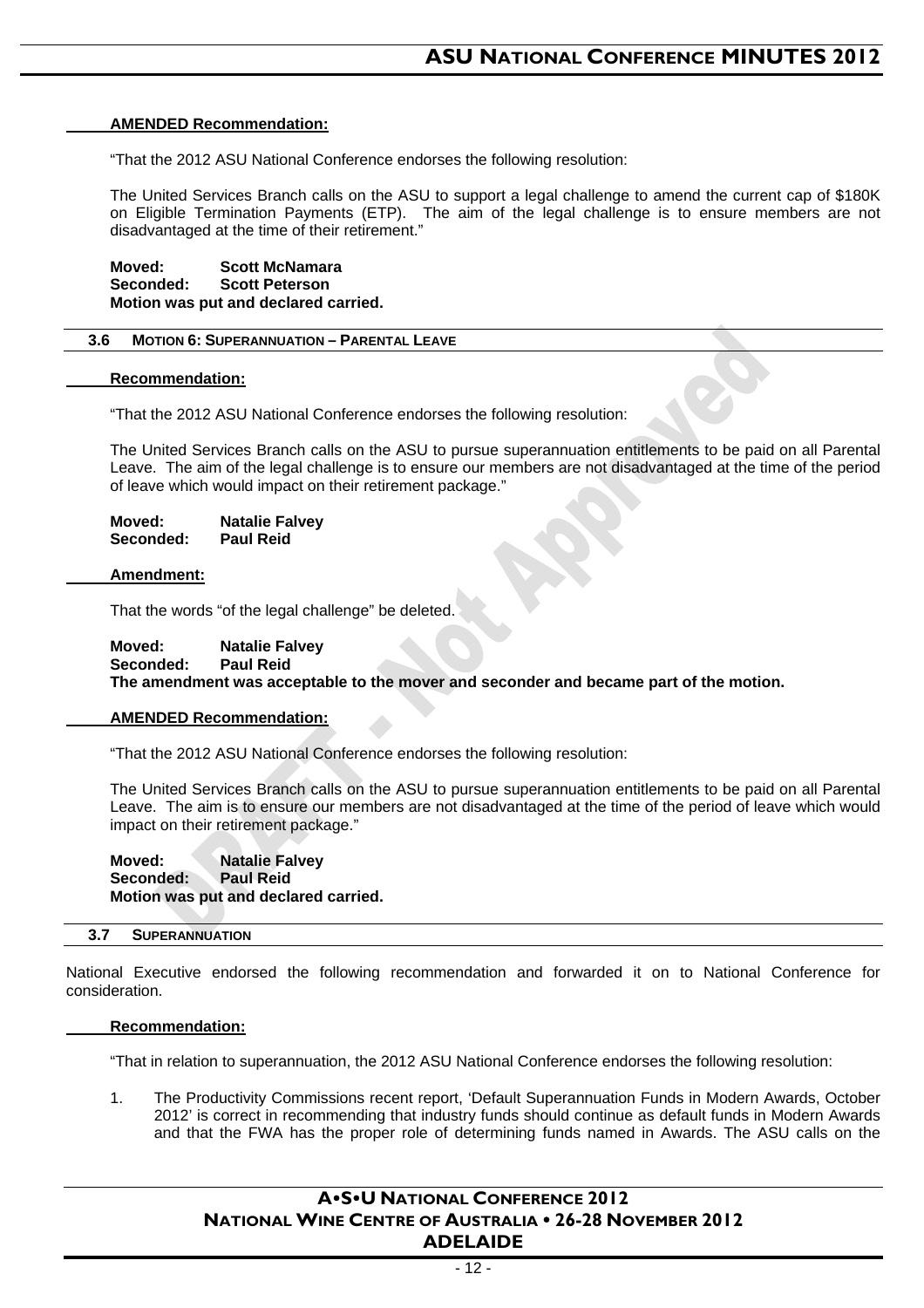Federal Government to implement this recommendation and to reject demands that retail funds should be given free rein in Modern Awards.

- 2. There should be no limitations in Superannuation being subject to Collective Bargaining and Industrial Regulation. No restrictions should apply on the right of workers to bargain to raise super above the proposed future Super Guarantee of 12% now, and that no "trade-off" in wages should be given to employers as "compensation" for superannuation increases. The ASU will campaign across its industries to increase the employer contribution rate to 15% by 2018, as is already the case in some Energy companies and Local Councils.
- 3. There should not be any absorption of the super guarantee by employer paying higher than the guarantee and these employer must maintain the current differential between the guarantee and their current superannuation contributions.
- 4. The ASU oppose the call in some quarters to use billions of dollars in Super savings as a reason to buy and promote the privatised public assets, such as electricity, gas, ports and water; and local government functions. The ASU re-affirms that privatisation of public assets is anti-worker and anti-consumer, and that worker's funds should not be used as an excuse to privatise publicly owned assets."

 **Moved: David Smith Seconded: Robyn Glasgow Motion was put and declared carried.** 

#### **4.0 LIFE MEMBERSHIP**

Branches forwarded on resolutions passed at Branch Executive meetings nominating members for the ASU National Life Membership in accordance with the National Rule 33 – Life Membership.

National Executive has also recommended the members for Life Membership.

#### **Recommendation:**

"National Conference resolves that Life Membership of the ASU be conferred on the following members:

- Mary-Anne O'Neill, Central & Southern Queensland Clerical & Administrative Branch
- Linden Scotts, New South Wales United Services Branch
- Keith Harvey, Victorian Private Sector Branch
- Paul Slape, Victorian & Tasmanian Authorities and Services Branch
- Barry O'Brien nominated by: Western Australian Branch.
- Maxine Winkley nominated by: South Australian & Northern Territory Branch"

 **Moved: David Smith Seconded: Penny Carr Motion was put and declared carried.** 

#### **BRANCH REPORTS**

#### **VICTORIAN & TASMANIAN AUTHORITIES AND SERVICES BRANCH**

Richard Duffy presented the Branch report.

 **NEW SOUTH WALES & ACT (SERVICES) BRANCH**

Sally McManus presented the Branch report.

 **VICTORIAN PRIVATE SECTOR BRANCH**

The Victorian Private Sector provided a video presentation.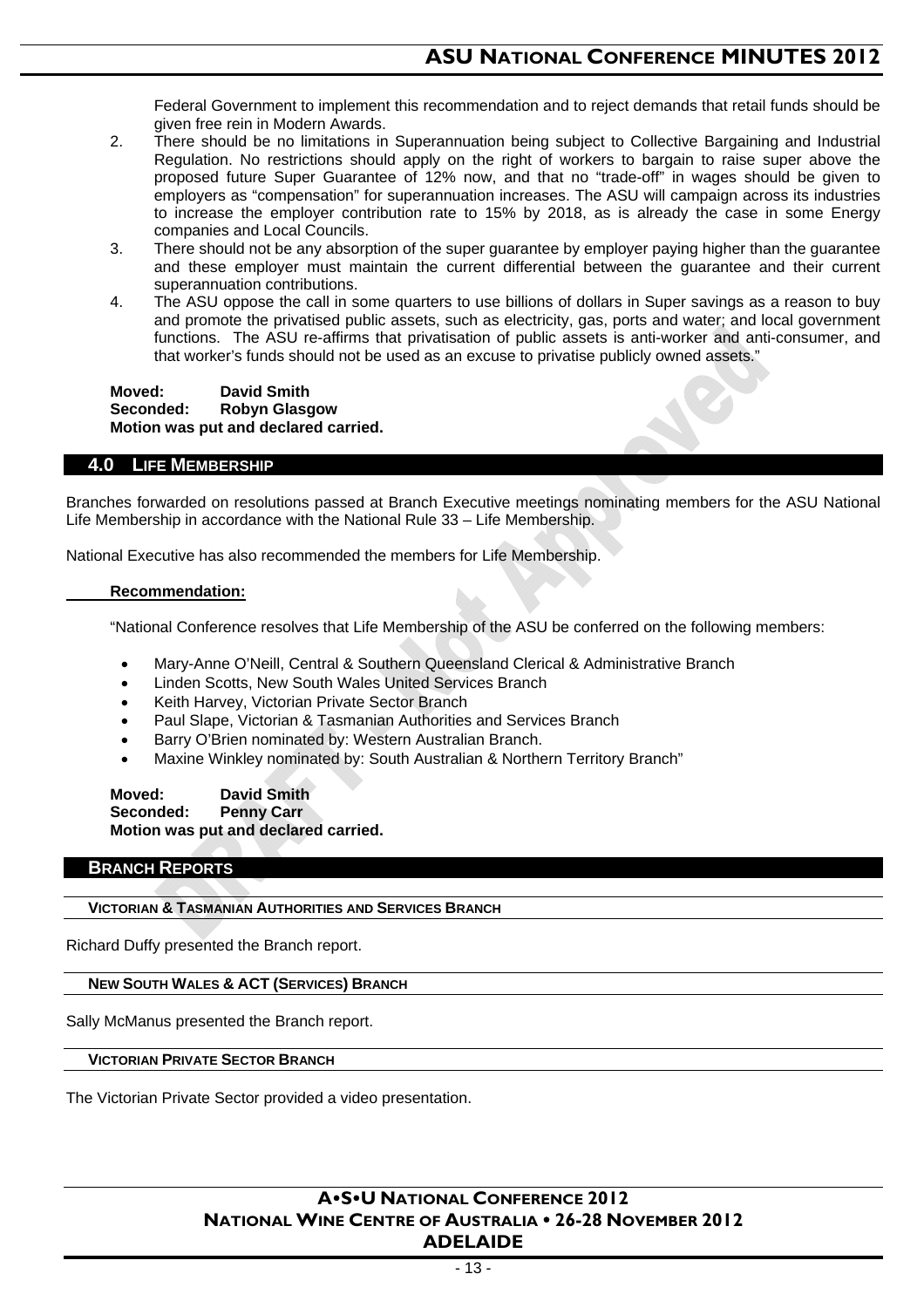#### **TAXATION OFFICERS' BRANCH**

Jeff Lapidos presented the Branch report.

### **QUEENSLAND (SERVICES AND NORTHERN ADMINISTRATIVE) BRANCH**

Nicole Burrell presented the Branch report together with a video presentation.

#### **CENTRAL & SOUTHERN QUEENSLAND CLERICAL AND ADMINISTRATIVE BRANCH**

Julie Bignell together with Ruth McFarlane presented the Branch report.

## **CONFERENCE ADJOURNED AT 5.45PM**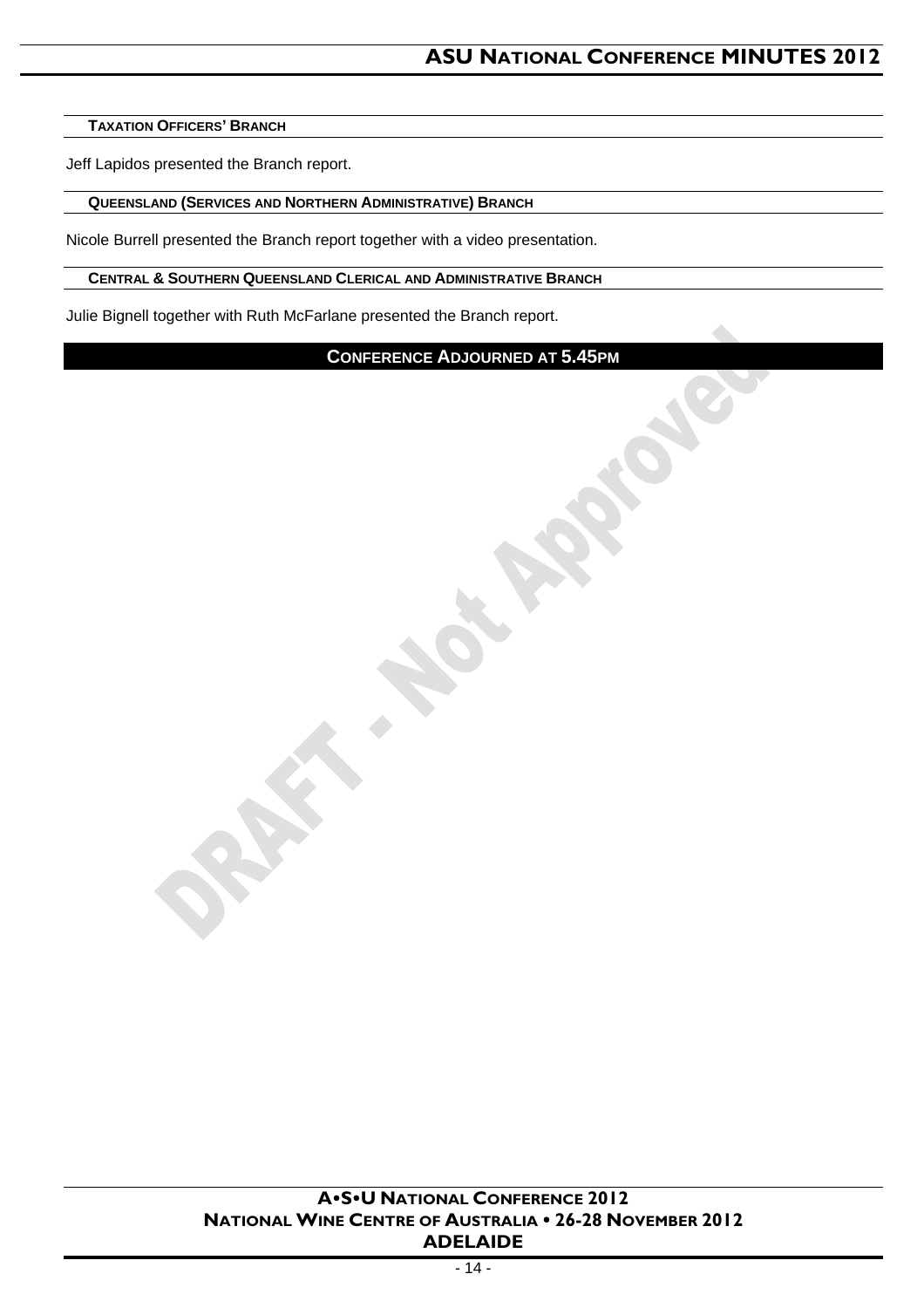## **TUESDAY 27TH NOVEMBER, 2012**

Conference commenced at 8.45am with National President, Russell Atwood, in the Chair together with David Smith, National Secretary, Linda White, Assistant National Secretary and Greg McLean, Assistant National Secretary, as today's Conference panel.

## **CREDENTIALED DELEGATES**

Delegates registered for today's session of Conference.

#### **NATIONAL OFFICERS' – FULL TIME**

David Smith, National Secretary Linda White, Assistant National

**Secretary** 

#### **CENTRAL & SOUTHERN QUEENSLAND CLERICAL AND ADMINISTRATIVE BRANCH**

Julie Bignell Ruth McFarlane Christine Collyer Zoe Kennedy Barry Stark Mark Starkey

#### **NEW SOUTH WALES & ACT (SERVICES) BRANCH**

Sally McManus Natalie Lang Narelle Clay Mark Coleman

Diane Horafios Peter Hull John Maher Maree McDermott

#### **NEW SOUTH WALES UNITED SERVICES BRANCH**

Kath Nelson – National Vice-President

Graeme Kelly Steve Birney Myra Bowman Phillip Bowering Kellie Gale Stephen Donley Mark Gill Ross Crawford Natalie Falvey

Jennifer Thomas Bill Batten

Debbie McDonald Tehanne Denham-Jarvis

Penelope Carr Terese Kingston

John Mackay Scott McNamara Christina Savage Ian Fayle Mark Hartley Tyrone Lynch Glen Charles McAtear Paul Reid Noel Anthony (Tony) Dean

Greg McLean, Assistant National

Mark Taylor

**Secretary** 

Jorge Segovia Robert McLean Antony Steel Maralyn Schofield

Russell Woods Sandra Morthen Robert Potter Sharon Louise Sewell Paul Leslie Sansom Scott Douglas Peterson Narelle Rich Craig Chandler Paul Leslie Wesley

Christopher Mellersh Marianne Ryan Nicole Burrell Robin (Bob) Paten

**SOUTH AUSTRALIAN AND NORTHERN TERRITORY BRANCH**

**QUEENSLAND (SERVICES & NORTHERN ADMINISTRATIVE) BRANCH**

Katrine Hildyard Joseph Scales Phil Lawson

Rosi Reschke Kristen Gilbertson Robert Habel

Lynette Henson Annette Watt John Finn

Sharyn McCarthy Veronica Meachen Herbert Snide

Leith Semmens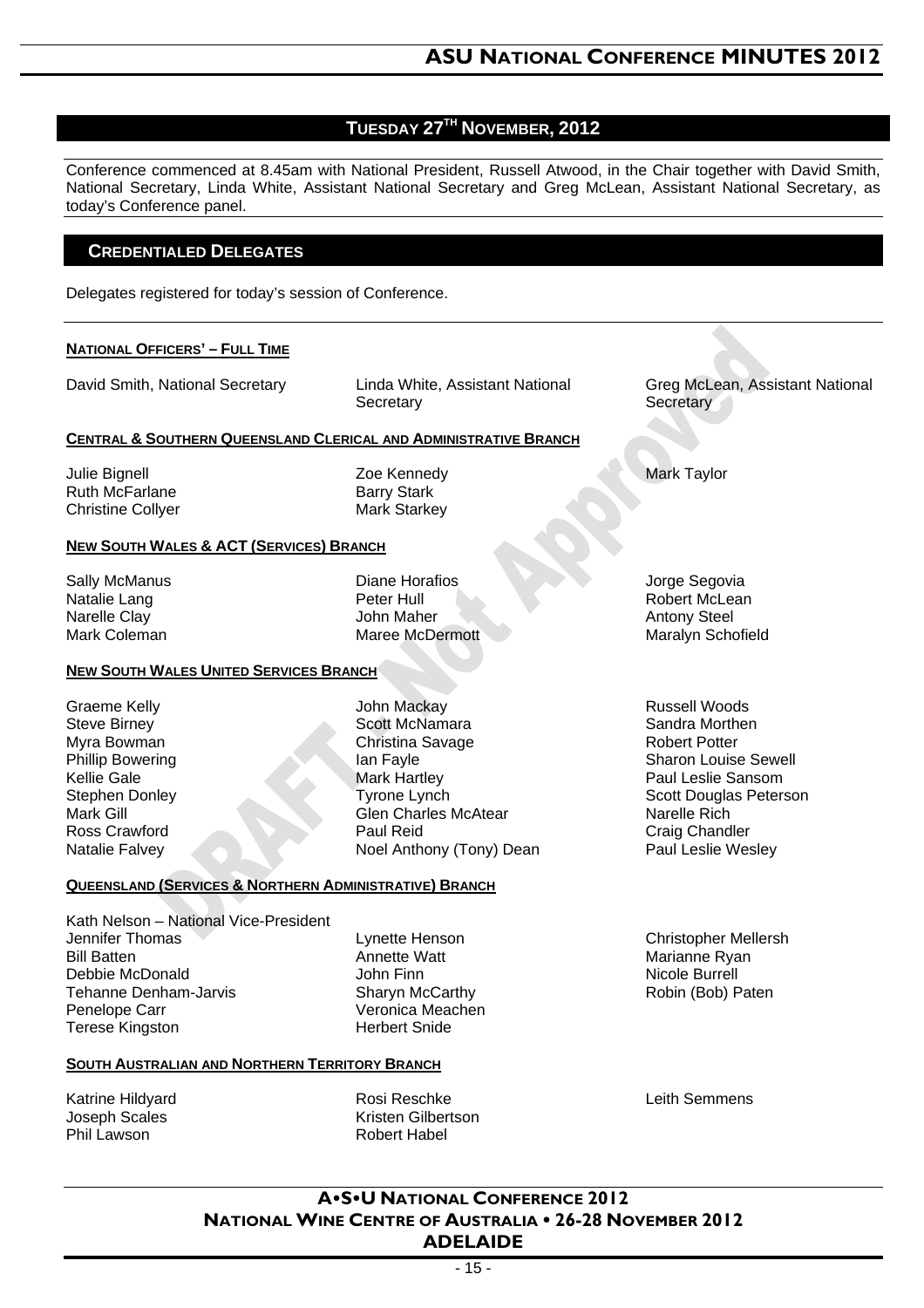## **ASU NATIONAL CONFERENCE MINUTES 2012**

| <b>TAXATION OFFICERS' BRANCH</b>                                                                                                                               |                                                                                                     |                                                                                                                        |  |
|----------------------------------------------------------------------------------------------------------------------------------------------------------------|-----------------------------------------------------------------------------------------------------|------------------------------------------------------------------------------------------------------------------------|--|
| Jeff Lapidos<br><b>Neil Colebrook</b>                                                                                                                          | Peter Chaplin                                                                                       | Gaetano Greco                                                                                                          |  |
| <b>VICTORIAN &amp; TASMANIAN AUTHORITIES AND SERVICES BRANCH</b>                                                                                               |                                                                                                     |                                                                                                                        |  |
| Russell Atwood - National President<br>Lisa Darmanin<br>Igor Grattan<br><b>Richard Duffy</b><br>Darren Creswell<br><b>Gregory Day</b><br><b>Desmond Horton</b> | James Mackay<br>Ann Beck<br>Piergiorgio Moro<br>Maree Renden<br>Linda Seaborn<br>Josephine Ackerman | John O'Neill<br>Robyn Glascott<br><b>Wendy Phillips</b><br><b>Troy Parkinson</b><br>Dale Borthwick<br>Carol Buckingham |  |
| <b>VICTORIAN PRIVATE SECTOR BRANCH</b>                                                                                                                         |                                                                                                     |                                                                                                                        |  |
| Ingrid Stitt<br>David Leydon<br>Amanda Dando                                                                                                                   | Alan Hall<br>Vicki Rogers<br>Carita Kazakoff                                                        | <b>Stephen McInerney</b>                                                                                               |  |
| <b>WESTERN AUSTRALIAN BRANCH</b>                                                                                                                               |                                                                                                     |                                                                                                                        |  |
| Paul O'Neill<br>Wayne Wood<br>Pat Branson                                                                                                                      | Patricia Richardson<br>Angela Hartwig<br>Nigel Rainford                                             | Andy White<br><b>Michael Dentrinos</b><br>Garry Allan                                                                  |  |
|                                                                                                                                                                | <b>QUORUM WAS ESTABLISHED</b>                                                                       |                                                                                                                        |  |
| <b>AGENDA ITEMS</b>                                                                                                                                            |                                                                                                     |                                                                                                                        |  |
|                                                                                                                                                                |                                                                                                     |                                                                                                                        |  |
| <b>APOLOGIES, PROXIES, OBSERVERS</b><br>1.0                                                                                                                    |                                                                                                     |                                                                                                                        |  |
| 1.1<br><b>APOLOGIES</b>                                                                                                                                        |                                                                                                     |                                                                                                                        |  |
| <b>Recommendation:</b>                                                                                                                                         |                                                                                                     |                                                                                                                        |  |
|                                                                                                                                                                | "That the following apologies for today's session of Conference be accepted.                        |                                                                                                                        |  |
| <b>Brian Parkinson</b><br>Victorian & Tasmanian Authorities and Services Branch                                                                                |                                                                                                     |                                                                                                                        |  |
| <b>Wendy Phillips</b><br>Moved:<br><b>Robyn Glasgow</b><br>Seconded:<br>Motion was put and declared carried.                                                   |                                                                                                     |                                                                                                                        |  |

#### **1.2 PROXIES**

 **Recommendation:**

"That the following proxies for today's session of Conference be accepted.

Brian Parkinson To Russell Atwood, National President

**Moved: Wendy Phillips Seconded: Robyn Glasgow Motion was put and declared carried.**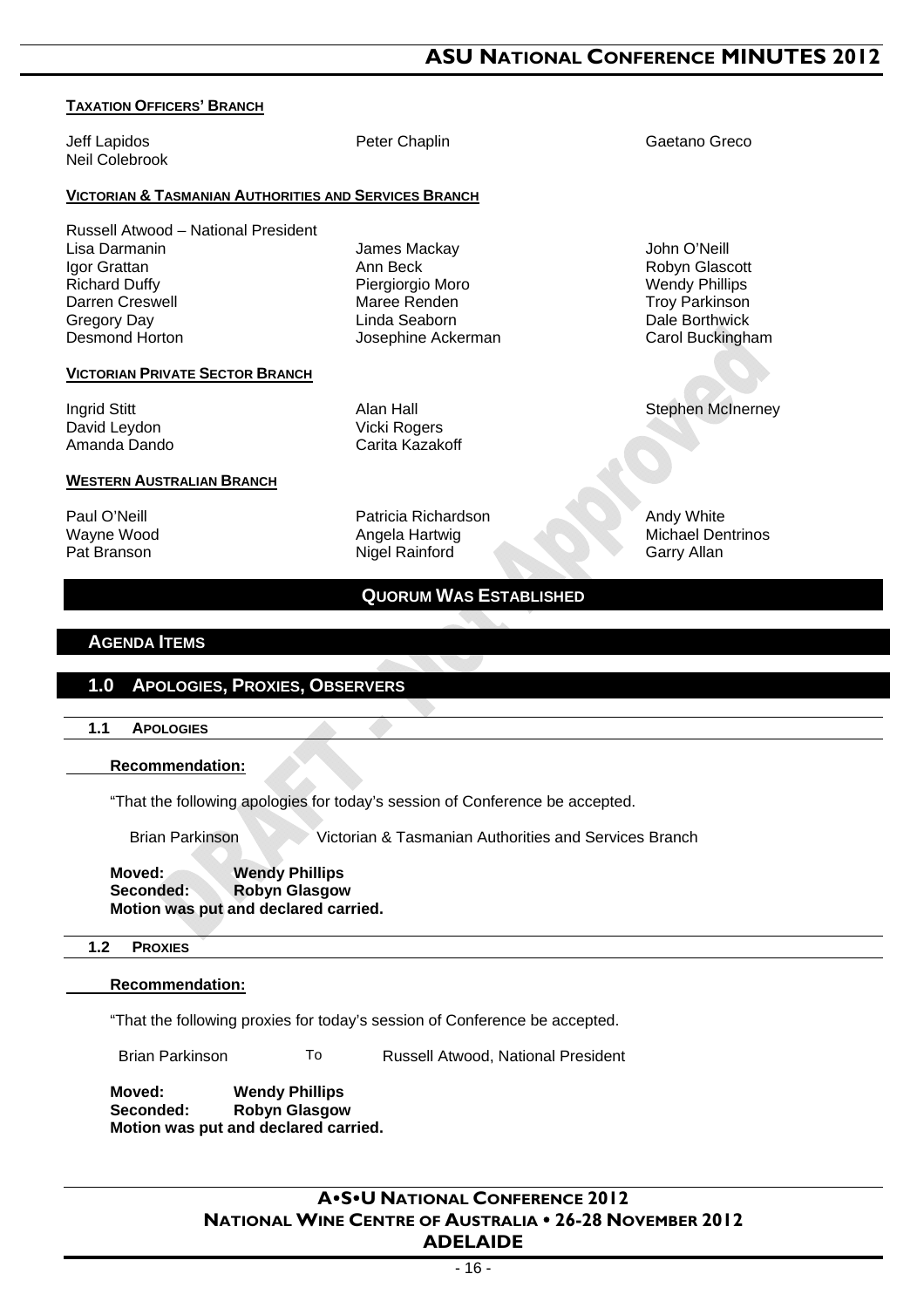#### **1.3 OBSERVERS**

#### **Recommendation:**

"That the following observers for today's session of Conference be admitted."

| Wil Stracke      | Victorian & Tasmanian Authorities and Services Branch |
|------------------|-------------------------------------------------------|
| Dulcie Donaldson | Western Australian Branch                             |
| Jill Hugo        | Western Australian Branch                             |
| Katherine Sutton | Western Australian Branch                             |

**Moved: Wendy Phillips Robyn Glasgow Motion was put and declared carried.** 

#### **GUEST SPEAKER**

Russell Atwood, National President introduced the Prime Minister's, The Hon Julia Gillard's welcome to ASU Conference Delegates video message.

#### **PLENARY SESSIONS**

#### **PLENARY SESSION 1: SUPERANNUATION**

David Smith, National Secretary introduced the guest speakers: Paul Schroder, AustralianSuper Tim Lyons, ACTU Debby Blakey, HESTA

Topics discussed:

- 1. Investment strategies CPI plus 4%, is this a real target for today's industry funds and their balanced options in the long term, or should we be looking at age-based investment strategies or life cycle investment strategies?
- 2. Is there anything wrong with industry fund models? Equal representation on boards, disclosure and governance? Is what we are hearing in the media a real problem for our industry funds or are they victims of their own success.
- 3. What role should Unions play in the current debate around Superannuation in particular industry funds, what should be objectives over the coming 10 years in regards to governance, board make up, use of capital, retirement outcomes and future mergers of industry funds.

Plenary session included questions and answer time.

David Smith, National Secretary thanked all the guest speakers.

Russell Atwood, National President invited all delegates to proceed to the rear of the building for the ASU group photograph.

#### **PLENARY SESSION 2: INDUSTRIAL RELATIONS**

Greg McLean, Assistant National Secretary introduced the guest speakers: Deputy President Peter Sam, AM, Fair Work Australia Josh Bornstein, Maurice Blackburn

Plenary session included questions and answer time.

Greg McLean, Assistant National Secretary, thanked all the guest speakers.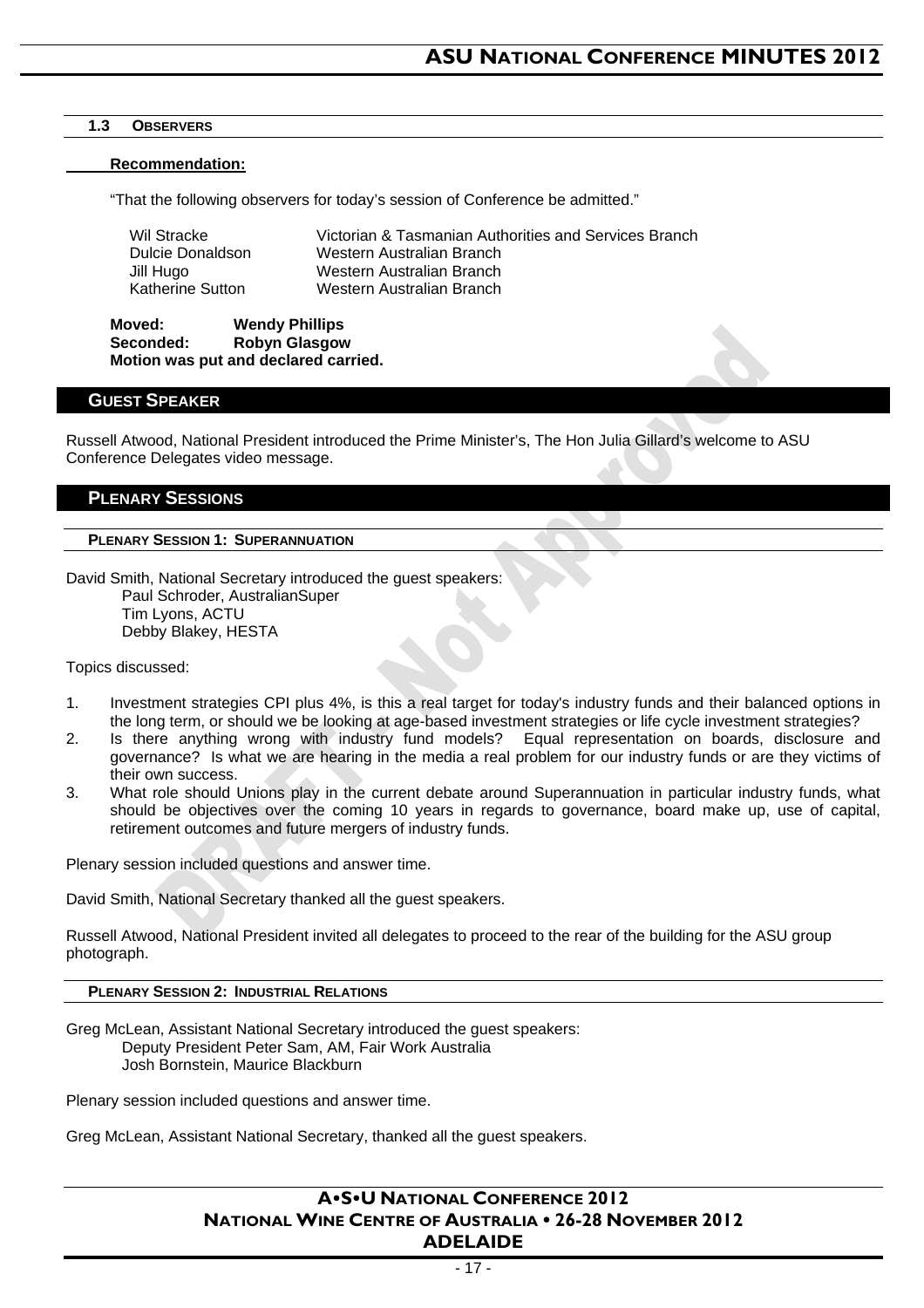#### **SPECIAL GUEST SPEAKER**

#### **DR ANNE SUMMERS, AO – ARE WE SERIOUS ABOUT EQUALITY?**

National Vice-President, Kath Nelson, introduced and welcomed Dr Anne Summers, the Walkley Award winning journalist, author, business woman and public commentator.

Dr Anne Summers addressed delegates about the 40-year history of the gender equality project in Australia. After outlining some key issues and examples, Dr Summers questioned concepts of progress and success in relation to the project. Her presentation to ASU National Conference delegates was a call to address the critical issues of gender equality in Australia.

Delegates asked questions of the speaker.

Sally McManus, NSW & ACT (Services) Branch, thanked Dr Anne Summers for her address.

#### **GUEST SPEAKER**

#### **BENJIE VELASCO, PHILIPPINE AIRLINES EMPLOYEES ASSOCIATION (PALEA)**

Ingrid Stitt, Secretary, Victorian Private Sector Branch, introduced Benjie Velasco, Media Officer, Philippine Airlines Employees Association (PALEA).

Benjie Velasco addressed delegates about AAWL and PALEA who are working with solidarity partners to organise leafleting of PAL flights in the coming period. Benjie advised that he is visiting Melbourne to discuss the PAL dispute and hear about the ongoing issues with Qantas.

Russell Atwood, National President, thanked Benjie Velasco for his address.

#### **BRANCH REPORTS**

#### **NEW SOUTH WALES UNITED SERVICES BRANCH**

Graeme Kelly presented the Branch report together with two on-screen presentations - a photo display and a new promotional membership video.

#### **SOUTH AUSTRALIAN & NORTHERN TERRITORY BRANCH**

Katrine Hildyard, Branch Secretary, together with Phil Lawson, Kristen Gilbertson, Rosi Reschke and Robert Habel, presented the Branch report. A video presentation followed.

#### **WESTERN AUSTRALIAN BRANCH**

Garry Allan and Andy White presented the Branch report together with a PowerPoint presentation.

### **CONFERENCE ADJOURNED AT 5.00PM**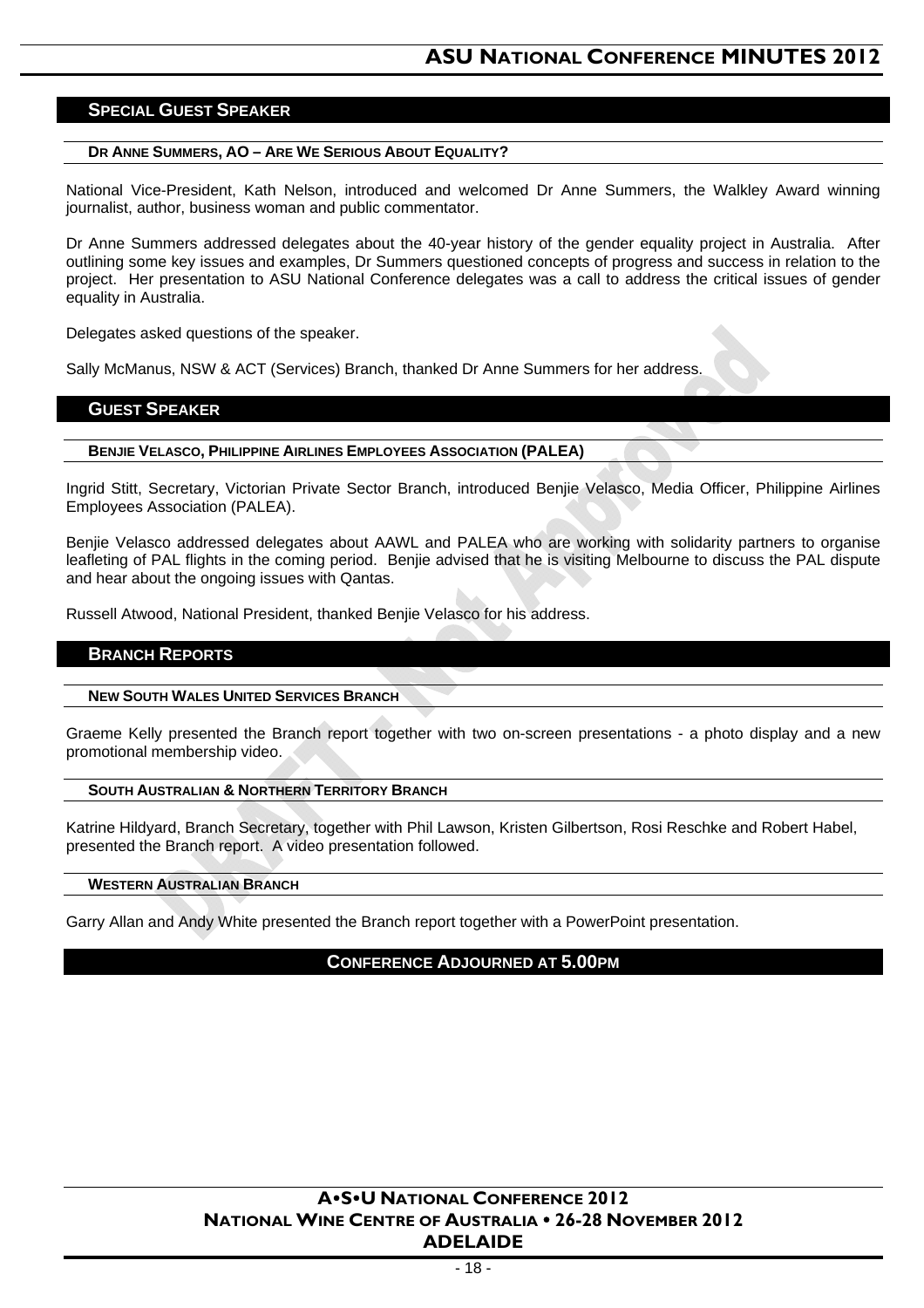## **WEDNESDAY 28TH NOVEMBER, 2012**

Conference commenced at 9.10am with Russell Atwood, National President, in the Chair together with David Smith, National Secretary and Linda White, Assistant National Secretary, as today's Conference panel.

## **CREDENTIALED DELEGATES**

Delegates registered for today's session of Conference.

#### **National Officers' – Full Time**

David Smith, National Secretary Linda White, Assistant National

**Secretary** 

#### **Central & Southern Queensland Clerical and Administrative Branch**

Julie Bignell Ruth McFarlane Christine Collyer Zoe Kennedy Barry Stark Mark Starkey

#### **New South Wales & ACT (Services) Branch**

Sally McManus Natalie Lang Mark Coleman Diane Horafios

Peter Hull John Maher Maree McDermott Jorge Segovia

#### **New South Wales United Services Branch**

Graeme Kelly Steve Birney Myra Bowman Phillip Bowering Kellie Gale Stephen Donley Mark Gill Ross Crawford Natalie Falvey

John Mackay Scott McNamara Christina Savage Ian Fayle Mark Hartley Tyrone Lynch Glen Charles McAtear Paul Reid Noel Anthony (Tony) Dean

#### **Queensland (Services & Northern Administrative) Branch**

Kath Nelson – National Vice-President Jennifer Thomas Bill Batten Debbie McDonald Tehanne Denham-Jarvis Penelope Carr Terese Kingston

Lynette Henson Annette Watt John Finn Sharyn McCarthy Veronica Meachen Herbert Snide

#### **South Australian and Northern Territory Branch**

Katrine Hildyard Joseph Scales

Pam Andritsakis Phil Lawson

Rosi Reschke Kristen Gilbertson

## **ASU NATIONAL CONFERENCE 2012 NATIONAL WINE CENTRE OF AUSTRALIA 26-28 NOVEMBER 2012 ADELAIDE**

Mark Taylor

Robert McLean Antony Steel Maralyn Schofield

Russell Woods Sandra Morthen Robert Potter Sharon Louise Sewell Paul Leslie Sansom Scott Douglas Peterson Narelle Rich Craig Chandler Paul Leslie Wesley

Christopher Mellersh Marianne Ryan Nicole Burrell Robin (Bob) Paten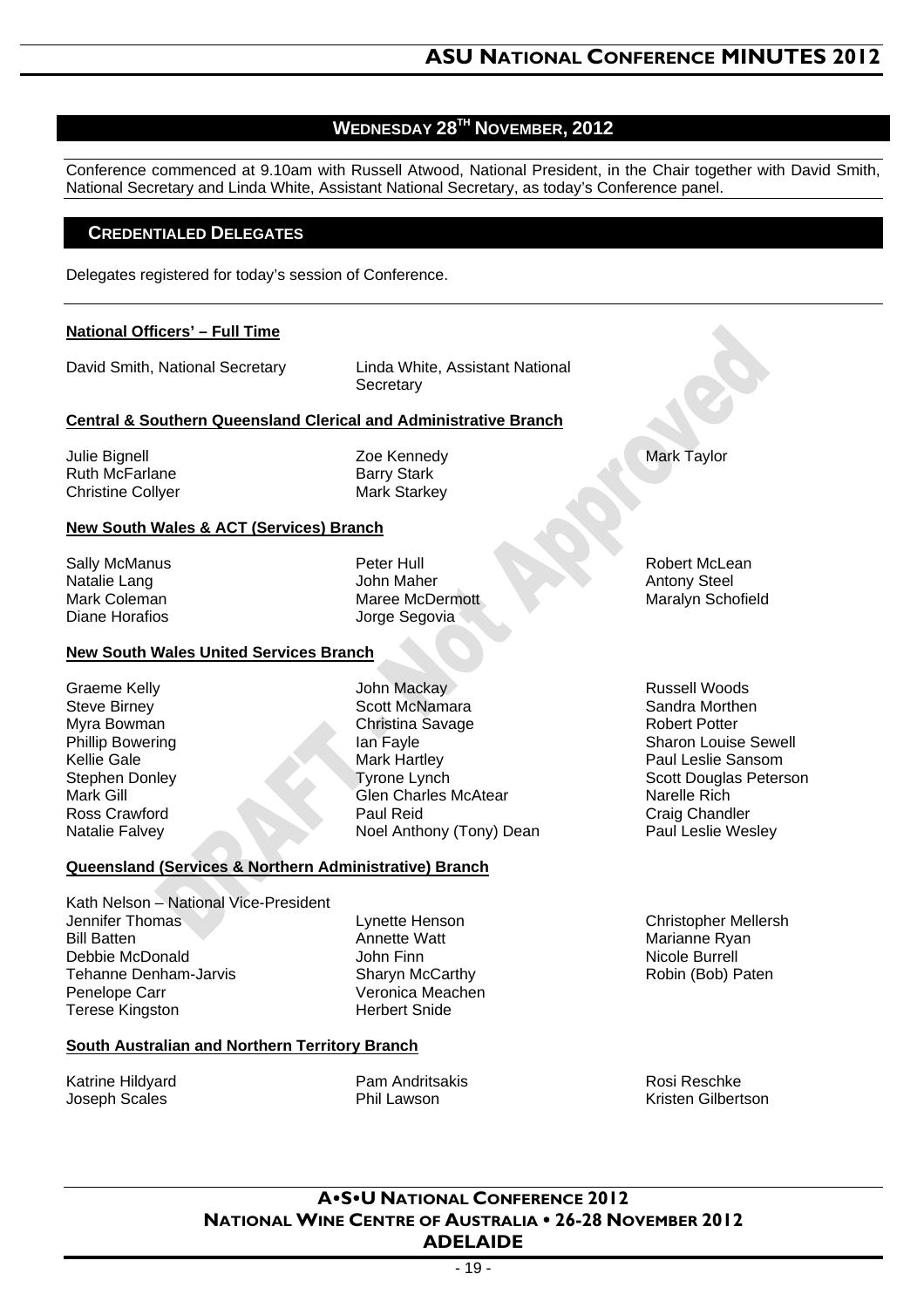## **ASU NATIONAL CONFERENCE MINUTES 2012**

## **Taxation Officers' Branch**

Neil Colebrook

Jeff Lapidos Peter Chaplin Gaetano Greco

Robyn Glascott Wendy Phillips Troy Parkinson Dale Borthwick Carol Buckingham

Vicki Rogers Carita Kazakoff

Andy White Michael Dentrinos Garry Allan

**Victorian & Tasmanian Authorities and Services Branch** 

Russell Atwood – National President Lisa Darmanin Igor Grattan Richard Duffy Darren Creswell Gregory Day Desmond Horton

#### **Victorian Private Sector Branch**

Ingrid Stitt David Leydon James Mackay Ann Beck Piergiorgio Moro Maree Renden Josephine Ackerman John O'Neill

Amanda Dando Alan Hall

#### **Western Australian Branch**

Paul O'Neill Wayne Wood Pat Branson

Patricia Richardson Angela Hartwig Nigel Rainford

## **QUORUM WAS ESTABLISHED**

#### **AGENDA ITEMS**

#### **1.0 APOLOGIES, PROXIES, OBSERVERS**

#### **1.1 APOLOGIES**

| <b>Recommendation:</b> |
|------------------------|
|------------------------|

"That the following apologies for today's session of Conference be accepted.

Greg McLean National Office, Sydney Robert Habel South Australian and Northern Territory Branch Leith Semmens South Australian and Northern Territory Branch Brian Parkinson Victorian & Tasmanian Authorities and Services Branch

#### **Moved:** Wendy Phillips<br> **Seconded:** Robyn Glasgow **Robyn Glasgow Motion was put and declared carried.**

#### **1.2 PROXIES**

#### **Recommendation:**

"That the following proxies for today's session of Conference be accepted.

| To  | David Smith                        |
|-----|------------------------------------|
| To  | Joseph Scales                      |
| To: | Joseph Scales                      |
| To  | Russell Atwood, National President |
|     |                                    |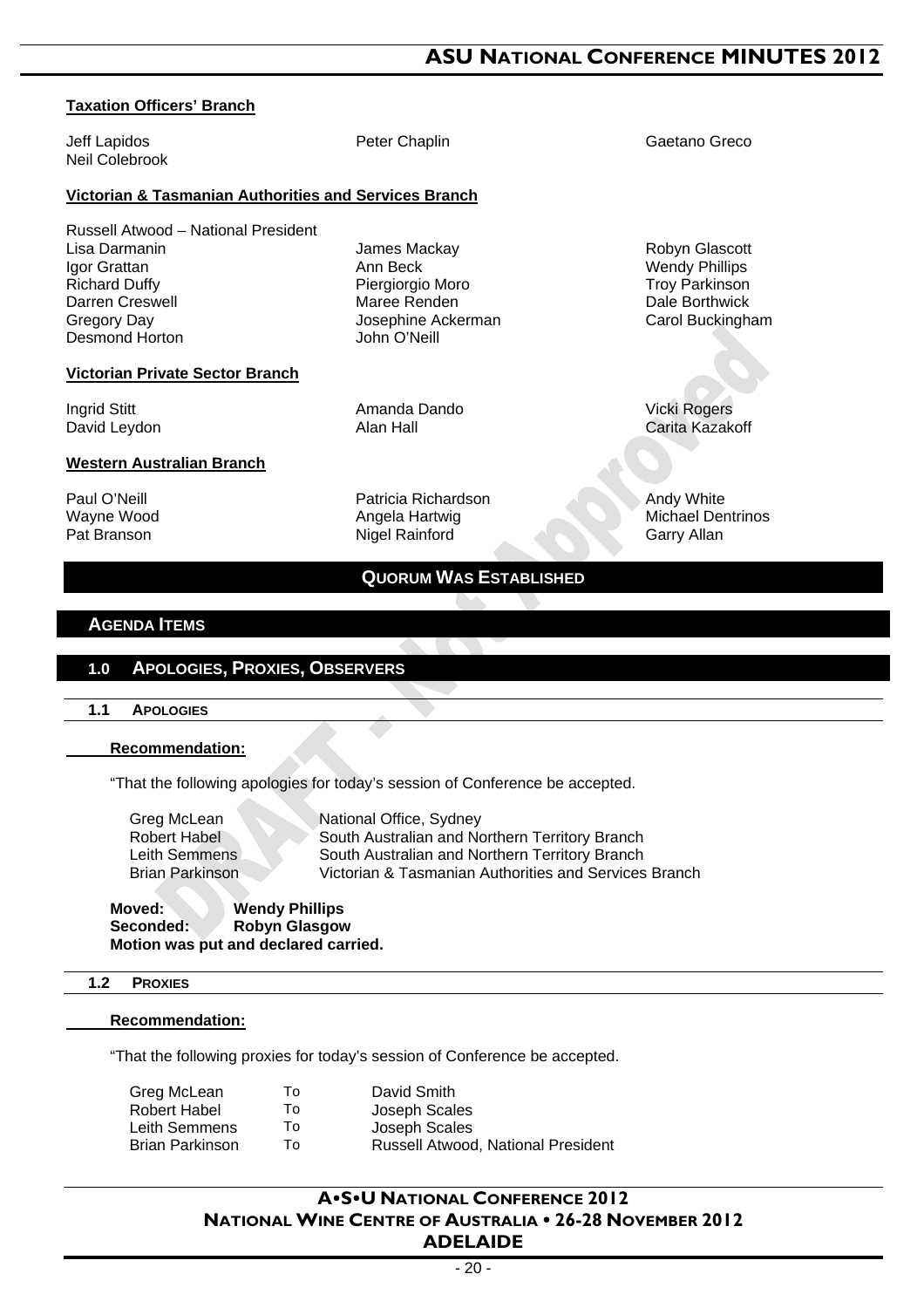**Moved: Wendy Phillips Seconded: Robyn Glasgow Motion was put and declared carried.** 

#### **1.3 OBSERVERS**

#### **Recommendation:**

"That the following observers for today's session of Conference be admitted."

| Mary-Anne O'Neill | Central & Southern Queensland Clerical and Administrative Branch |
|-------------------|------------------------------------------------------------------|
| Wil Stracke       | Victorian & Tasmanian Authorities and Services Branch            |
| Dulcie Donaldson  | Western Australian Branch                                        |
| Jill Hugo         | Western Australian Branch                                        |
| Katherine Sutton  | Western Australian Branch                                        |

**Moved: Wendy Phillips Seconded: Robyn Glasgow Motion was put and declared carried.** 

Russell Atwood, National President invited all delegates to proceed to their designated workshop session group as marked on their name tags.

#### **WORKSHOP SESSIONS**

Workshop Session - Group 1, Chaired by Michael Rizzo, Industrial Officer, ASU National Office

- "Unfair Dismissals & FWA Dispute Resolution Procedure"
- Dr Joanna Howe, University of Adelaide
- Commissioner Peter Hampton, FWA

Workshop Session – Group 2, Chaired by Warren Fridell, Industrial Officer, ASU National Office "Insecure Work & Pressures of Modern Work"

- Dr Iain Campbell, RMIT University
- Prof. Barbara Pockock, University of South Australia
- Dave Garland, Training & Project Coordinator, National Union of Workers

Workshop Session – Group 3, Chaired by Justin Cooney, Industrial Officer, ASU National Office "Bargaining in a Hostile Environment"

- Julie Bignell, ASU Central & Southern Queensland Clerical & Administrative Branch
- Wil Stracke, ASU Victorian & Tasmanian Authorities and Services Branch

Russell Atwood, National President welcomed all delegates back from the workshop sessions. Russell invited Michael Rizzo, ASU National Office, to report back on the outcomes and motions of the workshop sessions.

Michael Rizzo presented the outcomes and resolutions from the Workshop Sessions.

Sally McManus, NSW & ACT (Services) Branch, raised the point of the order raised with regard to bringing motions forward for adoption.

The following Workshop resolutions to be referred to National Executive for their consideration.

#### **WORKSHOP Session – Group 1 "Unfair Dismissals & FWA Dispute Resolution Procedure"**

That this ASU National Conference adopts the following position regarding unfair dismissal and dispute resolution jurisdiction: